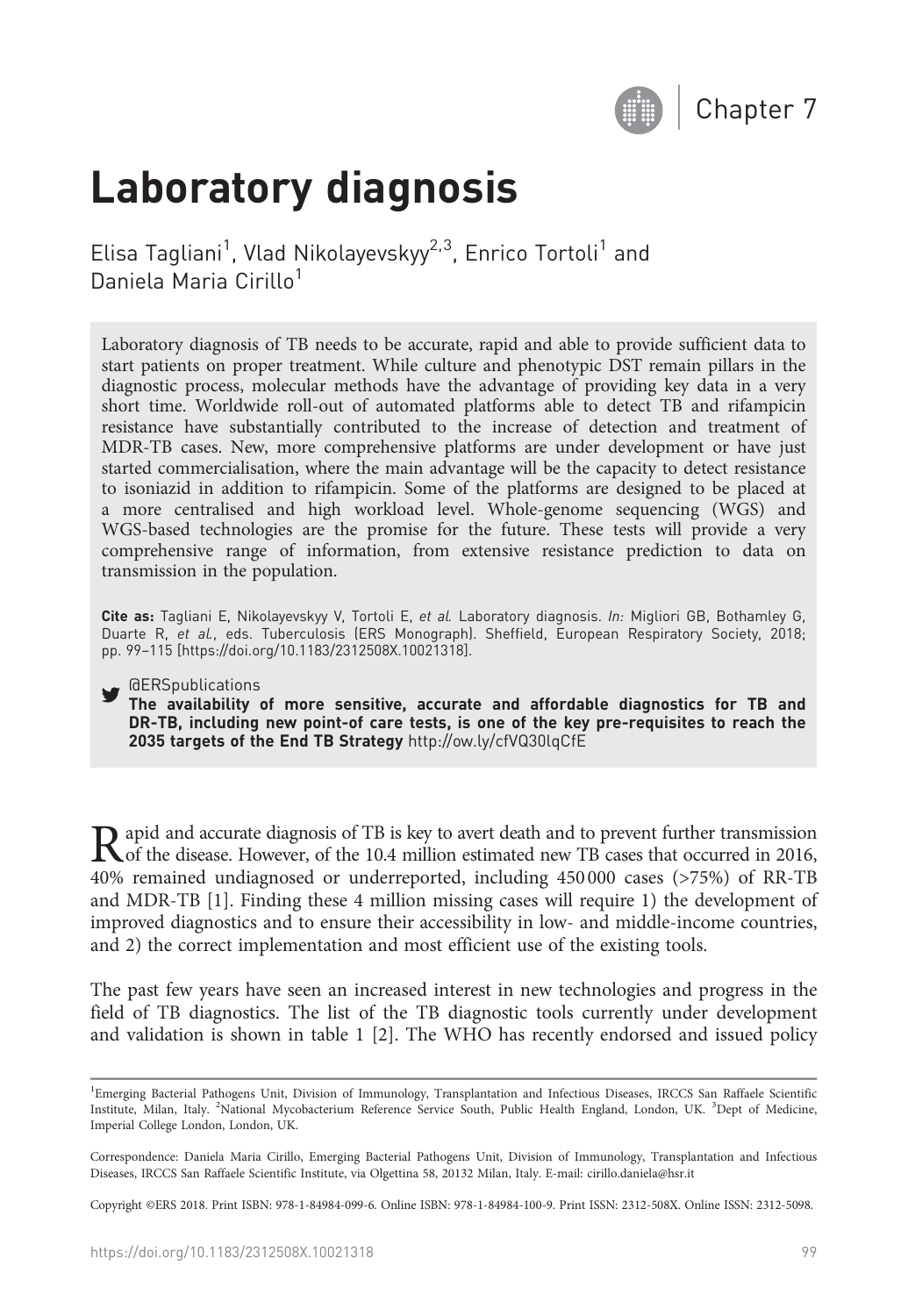Table 1. TB diagnostic landscape

|                                                                                                           | <b>Development</b>                                                                                                                                                                                                                                                                                                                                                              | <b>Validation</b>                                                                                             | <b>Regulatory</b>                                                                                                                | <b>WHO</b> evaluation                                                             | Country<br>transition                                      |
|-----------------------------------------------------------------------------------------------------------|---------------------------------------------------------------------------------------------------------------------------------------------------------------------------------------------------------------------------------------------------------------------------------------------------------------------------------------------------------------------------------|---------------------------------------------------------------------------------------------------------------|----------------------------------------------------------------------------------------------------------------------------------|-----------------------------------------------------------------------------------|------------------------------------------------------------|
| Rapid biomarker-based<br>non-sputum-based test<br>for detecting TB                                        |                                                                                                                                                                                                                                                                                                                                                                                 | Sensitive<br>lipoarabinomannan assay<br>(Fujifilm, Tokyo, Japan)                                              |                                                                                                                                  |                                                                                   | Determine TB<br>LAM Ag (Alere,<br>Waltham, MA,<br>USA)     |
| Rapid sputum-based test for<br>detecting TB at the<br>microscopy centre level of<br>the healthcare system |                                                                                                                                                                                                                                                                                                                                                                                 | ID-FISH assay (ID-FISH<br>Technology, Palo Alto, CA,<br>USA)                                                  | Truenat MTB (Molbio<br>Diagnostics, Goa, India)                                                                                  |                                                                                   | Loopamp MTBC<br>assay (Eiken<br>Chemical,<br>Tokyo, Japan) |
| <b>Next-generation DST at</b><br>microscopy centres                                                       | TruArray MDR-TB and<br>XDR-TB (Akonni<br>Biosystems, Frederick,<br>MD, USA)<br>PoC (Bioneer, Daejon,<br>South Koreal<br>Xpert XDR (Cepheid,<br>Sunnyvale, CA, USA)<br>Omni (Cepheid)<br>Q-POC TB/MDR-TB<br>(QuantuMDx, Newcastle<br>upon Tyne, UK)<br><b>TB MultiTest</b><br>(SelfDiagnostic, Leipzig,<br>Germany)<br>Stool testing with<br>molecular tools<br><i>(various)</i> |                                                                                                               | Truenat MTB RIF Dx<br>(Molbio Diagnostics)                                                                                       |                                                                                   | Xpert MTB/RIF<br>Ultra (Cepheid)                           |
| <b>Centralised DST</b>                                                                                    | FluoroType MTBXDR<br>version 1.0 (Hain<br>Lifescience, Nehren,<br>Germany)<br>LabChip-based rapid<br>POCT (MicoBiomed.                                                                                                                                                                                                                                                          | <b>INFINITI MDR-TB</b><br>(AutoGenomics, Carlsbad,<br>CA, USA)<br>AccuPower XDR-TB<br>real-time PCR (Bioneer) | TB resistance module<br>series (Autoimmun<br>Diagnostika,<br>Strassberg, Germany)<br>AccuPower TB&MDR<br>real-time PCR (Bioneer) | RealTime MTB RIF/<br><b>INH (Abbott</b><br>Laboratories, Des<br>Plaines, IL, USA) |                                                            |

<span id="page-1-0"></span> $\overrightarrow{0}$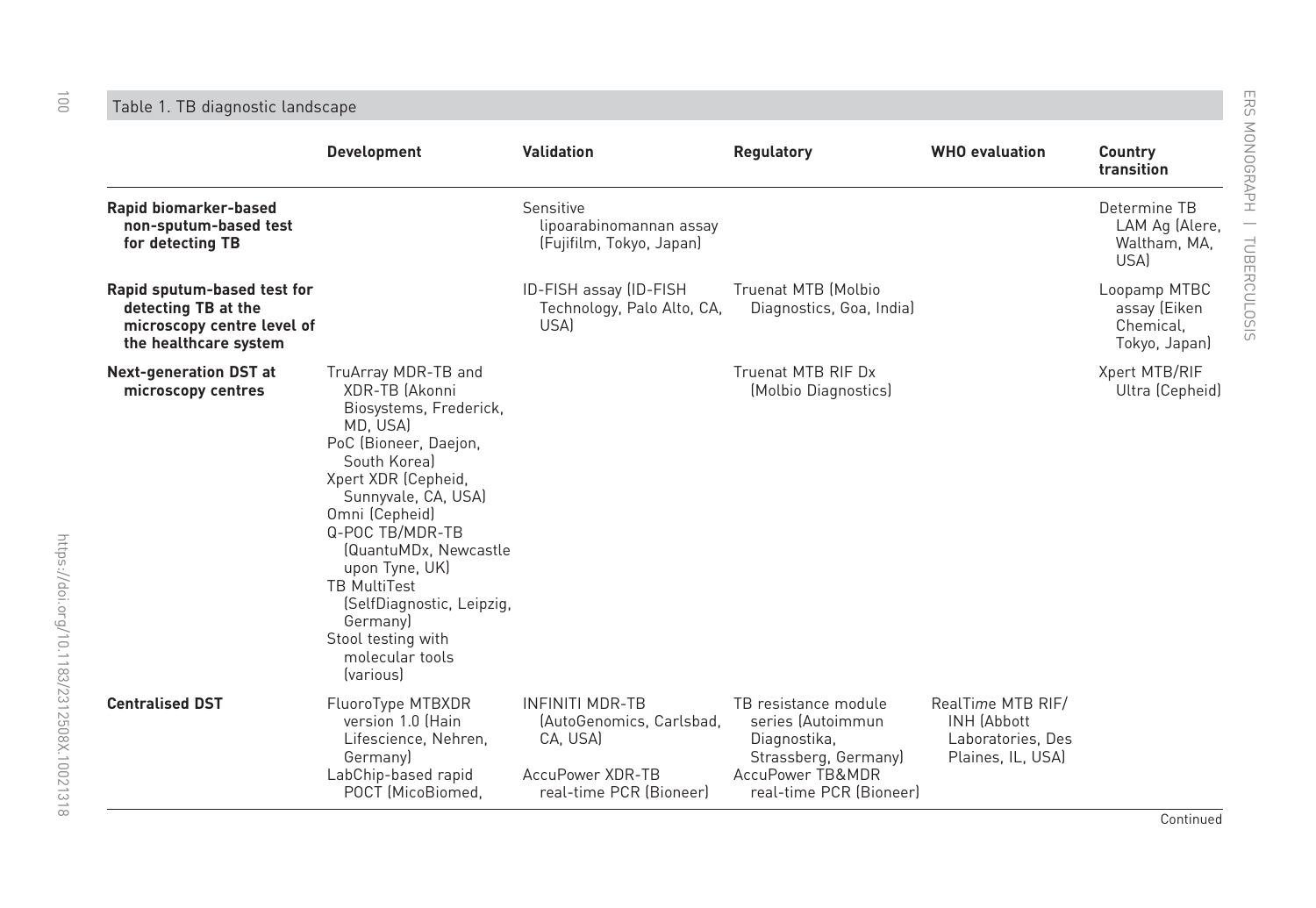| $\frac{1}{3}$<br>$\frac{1}{2}$  |  |
|---------------------------------|--|
| j                               |  |
| $\ddot{\phantom{a}}$<br>I       |  |
| i //                            |  |
| Ś<br>j<br>í                     |  |
|                                 |  |
|                                 |  |
| ¢                               |  |
|                                 |  |
|                                 |  |
|                                 |  |
|                                 |  |
|                                 |  |
|                                 |  |
|                                 |  |
|                                 |  |
|                                 |  |
|                                 |  |
|                                 |  |
|                                 |  |
|                                 |  |
|                                 |  |
| di. org/10.1183/2312508X.10021: |  |
|                                 |  |
| $\overline{a}$<br>J<br>l<br>ś   |  |
| $\breve{}$<br>X<br>j            |  |
|                                 |  |
|                                 |  |
|                                 |  |
|                                 |  |
|                                 |  |
|                                 |  |
|                                 |  |
|                                 |  |
|                                 |  |
|                                 |  |
|                                 |  |
|                                 |  |
|                                 |  |
|                                 |  |
|                                 |  |
|                                 |  |
|                                 |  |
|                                 |  |
|                                 |  |
|                                 |  |
|                                 |  |
|                                 |  |
|                                 |  |
|                                 |  |
|                                 |  |
|                                 |  |
|                                 |  |
|                                 |  |
|                                 |  |
|                                 |  |
|                                 |  |
|                                 |  |
|                                 |  |
|                                 |  |
|                                 |  |
|                                 |  |
|                                 |  |
|                                 |  |
|                                 |  |
| $\equiv$                        |  |
|                                 |  |

 $\overline{\phantom{a}}$ 

#### Table 1. Continued

| <b>Development</b>                              |                                          | <b>Validation</b>                                                                                                                                                                                                                                                                                                                                   | <b>Regulatory</b>                                                                                                                                                                                                                                                                                                                                                                                                                                                                                                                                                             | <b>WHO</b> evaluation                                                                                                                                                  | Country<br>transition |
|-------------------------------------------------|------------------------------------------|-----------------------------------------------------------------------------------------------------------------------------------------------------------------------------------------------------------------------------------------------------------------------------------------------------------------------------------------------------|-------------------------------------------------------------------------------------------------------------------------------------------------------------------------------------------------------------------------------------------------------------------------------------------------------------------------------------------------------------------------------------------------------------------------------------------------------------------------------------------------------------------------------------------------------------------------------|------------------------------------------------------------------------------------------------------------------------------------------------------------------------|-----------------------|
| Koreal                                          | Geumcheon-gu, Seoul                      |                                                                                                                                                                                                                                                                                                                                                     |                                                                                                                                                                                                                                                                                                                                                                                                                                                                                                                                                                               | BD MAX MDR-TB (BD,<br>Franklin Lakes, NJ,<br><b>USA</b>                                                                                                                |                       |
| UltraFast LabChip                               | real-time PCR MDR-TB<br>kit (MicoBiomed) | INNO-LiPA Rif.TB (Fujirebio<br>Europe, Gent, Belgium)<br>AdvanSure MDR-TB<br>GenoBlot assay (LG Life<br>Sciences, Seoul, South<br>Koreal<br>PrimeSuite TB (Longhorn<br>Vaccines and Diagnostics,<br>San Antonio, TX, USA)<br><b>QMAC DST (QuantaMatrix,</b><br>Seoul, South Korea)<br>VereMTB detection kit<br>(Veredus Laboratories,<br>Singapore) | TB drug resistance<br>detection array kit<br>(CapitalBio Technology,<br>Beijing, China)<br>MTB drug-resistant<br>mutation test kits<br>(QuanDx, San Jose, CA,<br>USA)<br>Mycolor TK platform<br>(Salubris, Shenzhen,<br>Chinal<br>Anyplex assays for MDR/<br>XDR (Seegene, Seoul,<br>South Koreal<br>VersaTREK (Thermo<br>Fisher, Waltham, MA,<br>USA)<br>Sensititre MYCOTB MIC<br>plate (Thermo Fisher)<br>MolecuTech REBA MDR/<br>XDR assays (YD<br>Diagnostics,<br>Gyeonggi-do, South<br>Koreal<br>MeltPro MTB (MDR-TB,<br>XDR-TBI kits (Zeesan<br>Biotech, Fujian, China) | MGIT bedaquiline and<br>delamanid (Becton<br>Dickinson<br>FluoroType MTBDR<br>version 1.0 (Hain<br>Lifesciencel<br>Cobas MTB-RIF/INH<br>(Roche, Basel,<br>Switzerland) |                       |
| enteduced and modified from [2] with nermission |                                          |                                                                                                                                                                                                                                                                                                                                                     |                                                                                                                                                                                                                                                                                                                                                                                                                                                                                                                                                                               |                                                                                                                                                                        |                       |

Reproduced and modified from [[2](#page--1-0)] with permission.

i.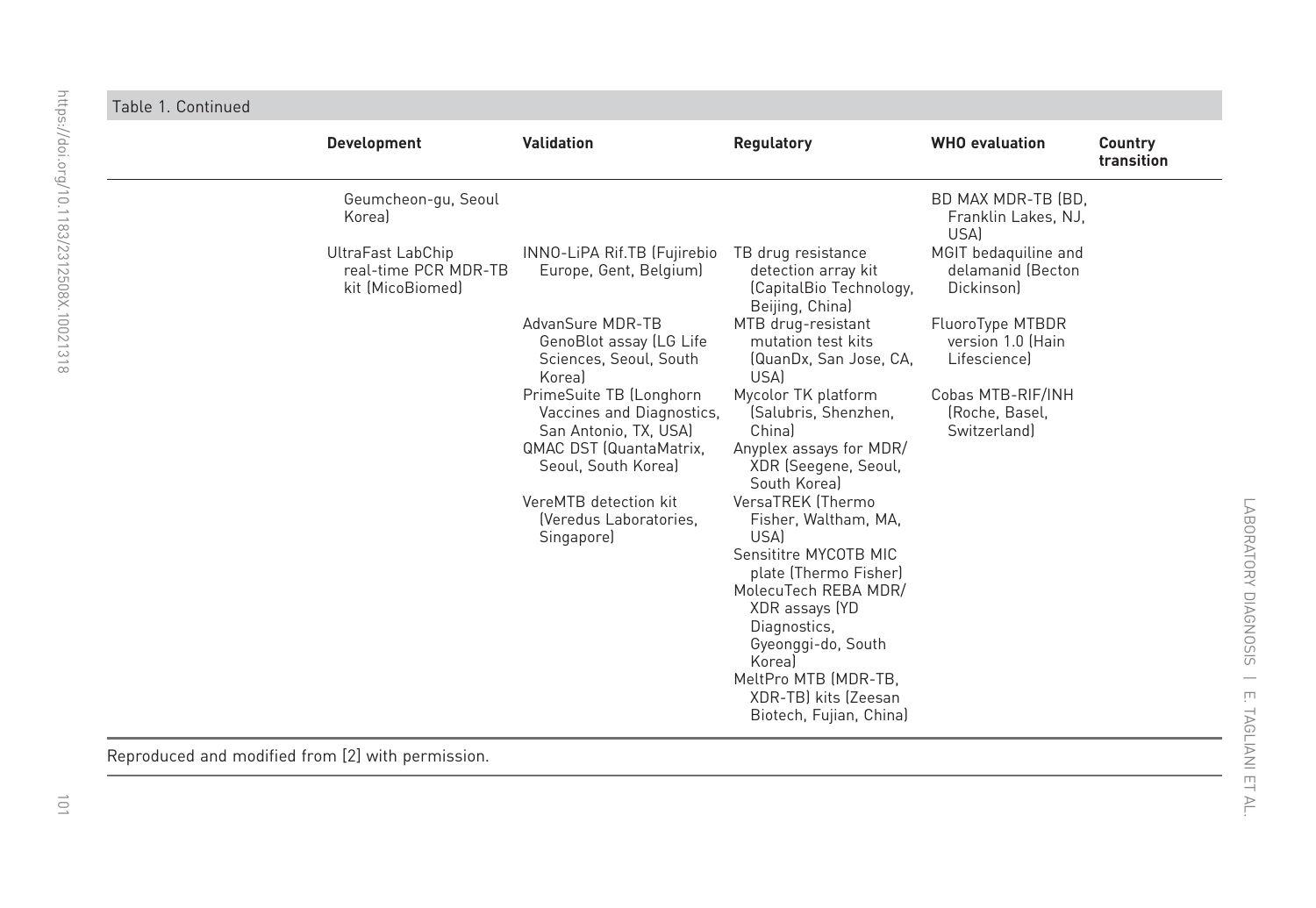guidelines on multiple tests, including Xpert MTB/RIF and Xpert MTB/RIF Ultra (Xpert Ultra) assays [[3](#page--1-0), [4](#page--1-0)], line probe assays (LPAs) for the detection of resistance to isoniazid and rifampicin and to second-line anti-TB drugs [\[5](#page--1-0), [6\]](#page--1-0), loop-mediated isothermal amplification (TB-LAMP) [[7\]](#page--1-0), the lateral flow urine lipoarabinomannan (LF-LAM) assay [\[8](#page--1-0)], and a policy framework to guide countries in the implementation of TB diagnostics [[9\]](#page--1-0). Nonetheless, many challenges for active TB diagnosis remain, including the lack of a point-of-care test deployable at the most decentralised level of care and having minimal infrastructure and training requirements, the unavailability of sensitive tools for the diagnosis of EPTB and TB in children, and the lack of molecular tools for accurate DST to more anti-TB drugs and implementable in decentralised settings.

In this chapter we provide an overview of the current diagnostics for active TB endorsed by the WHO and of tools that are currently undergoing multicentre evaluation. In addition, we describe the current applications of whole-genome sequencing (WGS) as next-generation DST and the use of targeted next-generation sequencing (NGS) for drug susceptibility and resistance prediction starting from clinical specimens. Finally, we provide some considerations on the future perspectives of the TB diagnostic landscape.

# Current methodologies for tuberculosis detection

# Direct microscopy

Microscopy still plays a major role in TB diagnosis and follow-up. The high lipid content of the mycobacterial cell wall makes the uptake of dyes problematic; however, once the primary colour has penetrated, it forms stable complexes resistant to decolourisation with acid-alcohol solutions (acid-fast bacilli (AFB) microscopy). Classical methods, i.e. Ziehl– Neelsen and Kinyoun staining, use different carbol fuchsin concentrations requiring, or not requiring, heating for cell wall penetration [[10](#page--1-0)–[12](#page--1-0)]. A valid alternative is represented by the fluorescence-based methods using auramine O as the primary stain. Mycobacteria stained with fuchsin appear red; those stained with auramine are yellow-orange fluorescent. The need for an expensive fluorescence microscope has long hampered the spread of florescence microscopy, despite its higher sensitivity in comparison with classical staining; in recent years the availability of cheaper and more durable light-emitting diode microscopes has made the latter approach preferred worldwide [\[13](#page--1-0)]. The reading of fluorescent AFB microscopy requires lower magnification with a significant reduction of the reading time in comparison with fuchsin.

Although smear microscopy on concentrated sputum samples has an increased sensitivity compared with the direct method, the WHO does not recommend it because of the increased biosafety risk of centrifugation methods at the peripheral microscopy laboratory level and the feasibility and costs of implementing such methods on a large scale [\[14](#page--1-0)].

AFB microscopy provides important information of a patient's infectiousness and allows the response to therapy to be evaluated. Its major limit is the poor sensitivity, in particular with extrapulmonary specimens and in HIV-positive patients (2000–10 000 bacilli·mL−<sup>1</sup> are needed for a positive result).

The use of fluorescein diacetate, a viability stain that fluoresces only when hydrolysed by esterases of viable bacteria, has been proposed since the 1980s for mycobacteria [[15\]](#page--1-0).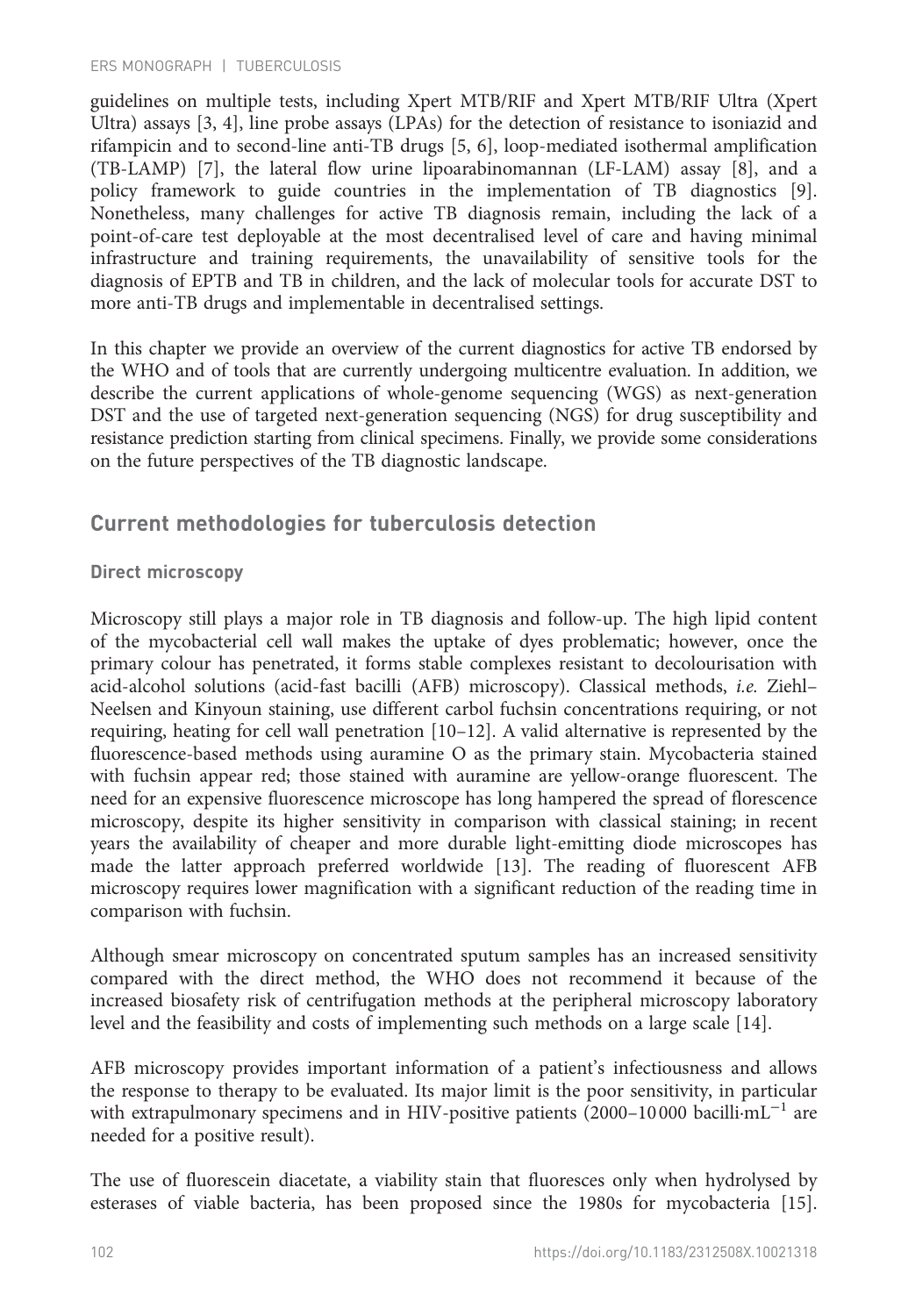The method revealed excellent correlation with quantitative culture and potentially represents an inexpensive tool for treatment monitoring [\[16](#page--1-0)].

#### Culture methods

Culture is at least 100 times more sensitive than microscopy in detecting mycobacteria. Due to the slow growth rate of Mycobacterium tuberculosis, the risk of overgrowth by the contaminating flora present in specimens from nonsterile sites needs to be minimised. Of the various methods developed for this purpose, the one using N-acetylcysteine-NaOH is recommended; N-acetylcysteine is mucolytic and 2% NaOH eliminates most of the contaminant flora. The objective is to keep the contamination rate of cultures between 3% and 5%. A contamination rate <3% may indicate a too harsh procedure detrimental for mycobacteria, while a rate >5% is at risk of missing positive cultures.

Different solid media are available for culture of mycobacteria, either egg- or agar-based. Liquid media were rarely used because of problems with frequent contamination; it was only following the introduction of supplements consisting of antimicrobial blends active against common bacteria and yeasts that they have become more widely used. Culture in liquid media is both more sensitive and rapid in comparison with solid media. At present, to get maximum yield, the international guidelines recommend culture to be performed in parallel on both solid and liquid media, with Löwenstein–Jensen medium and the Mycobacteria Growth Indicator Tube (MGIT) being the most used, respectively [\[10](#page--1-0), [11](#page--1-0), [17](#page--1-0)]. The MGIT is a commercial liquid medium consisting of Middlebrook 7H9 broth supplemented with an antibiotic mixture (PANTA) (BD, Franklin Lakes, NJ, USA). An indicator, embedded in a silicon film at the bottom of the tube, becomes fluorescent when the oxygen concentration decreases in the medium, consumed by mycobacterial metabolism. Despite the high costs, the BACTEC MGIT 960 System, consisting of a fully automated machine for incubation and detection of positivity in MGIT tubes, is nowadays used in many laboratories worldwide, including in low-income countries [\[18](#page--1-0), [19\]](#page--1-0).

Rapid molecular tools for active tuberculosis detection

#### Xpert MTB/RIF

Xpert MTB/RIF (Cepheid, Sunnyvale, CA, USA) is a cartridge-based real-time PCR assay for the simultaneous detection of MTBC and rifampicin resistance from clinical specimens [[20\]](#page--1-0). The test is fully automated, and takes ∼2 h for sample processing, DNA extraction, PCR amplification and data analysis. The WHO issued policy recommendations on using Xpert MTB/RIF in early 2011 [\[21](#page--1-0)] and a policy update in 2013 [\[3](#page--1-0)], stating that Xpert MTB/RIF may be used as the initial diagnostic test for all adults and children with signs and symptoms of TB, rather than microscopy and culture (conditional recommendation acknowledging resource implications). Xpert MTB/RIF can be performed directly on sputum, processed sputum sediment and selected extrapulmonary specimens from adults and children [\[3\]](#page--1-0). The Xpert MTB/RIF pooled estimates of sensitivity and specificity for PTB detection are 88% and 99%, respectively [\[22](#page--1-0)]. However, the test sensitivity remains suboptimal compared with culture in smear-negative TB patients, in patients with HIV infection and in children [\[22](#page--1-0), [23\]](#page--1-0). For extrapulmonary samples, the sensitivity varies depending on the sample type, being higher for lymph node tissues and aspirates, cerebrospinal fluid [\[24](#page--1-0)], and gastric aspirates, but low for pleural fluid [[25\]](#page--1-0).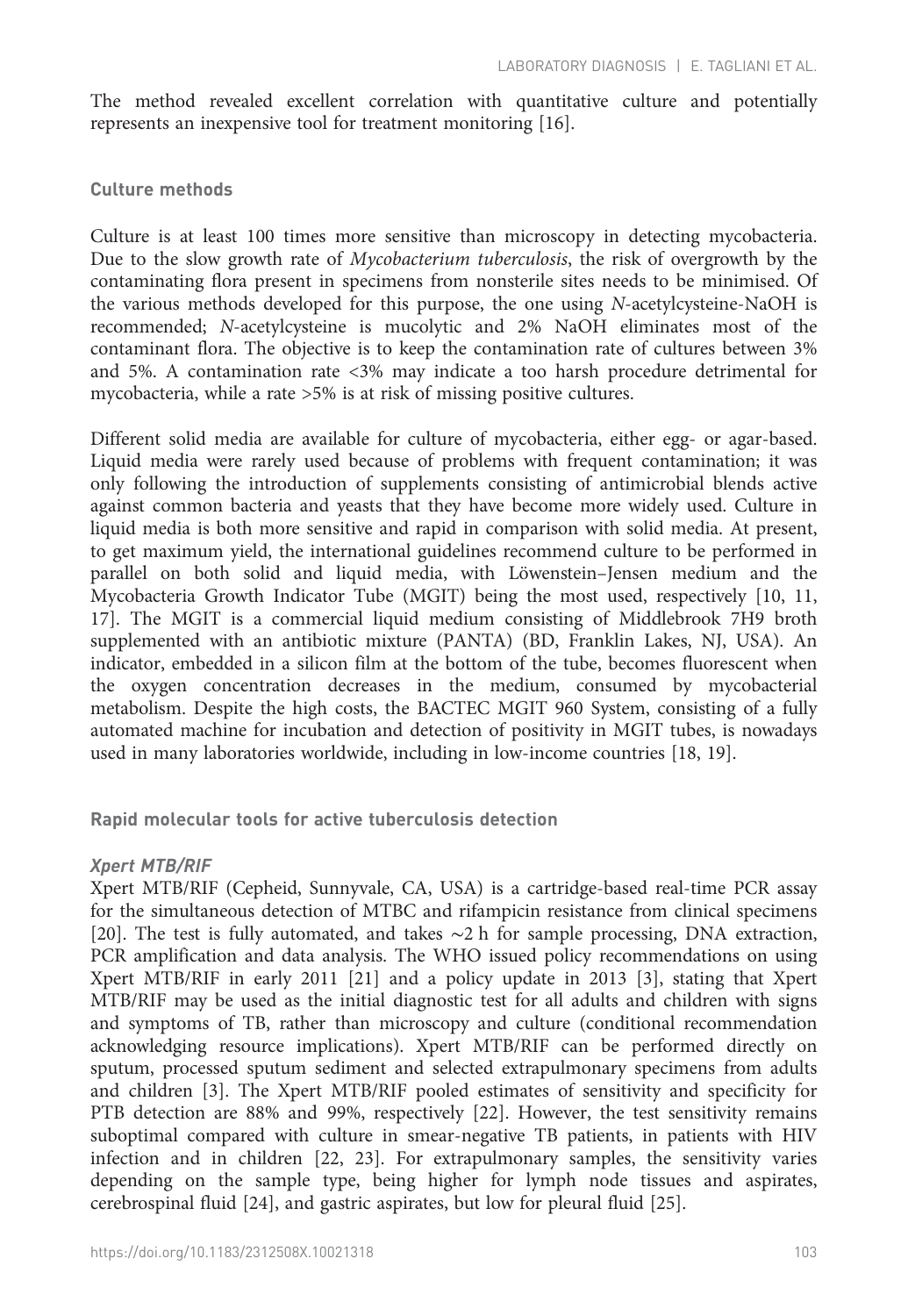#### Xpert MTB/RIF Ultra

The Xpert Ultra assay (Cepheid) was launched in 2017 as a next-generation more sensitive assay for TB and rifampicin resistance detection [[26\]](#page--1-0). Xpert Ultra uses the same GeneXpert platform and sample processing procedures as the Xpert MTB/RIF assay, but targets additional genetic regions, i.e. the multicopy genes IS6110 and IS1081, to enhance its sensitivity for MTBC detection. In addition, Xpert Ultra is characterised by a larger DNA reaction chamber, more rapid thermal cycling, and improved fluidics and enzymes [[4\]](#page--1-0). Xpert Ultra uses the same semiquantitative categories used in the Xpert MTB/RIF assay with an additional category "trace" to identify the paucibacillary samples positive to IS6110/IS1081 targets but negative to rpoB [[26\]](#page--1-0).

In January 2017, a WHO expert consultation found the Xpert Ultra cartridge noninferior to the original assay for TB and rifampicin resistance detection based on data from a multicentre study coordinated by the Foundation for Innovative New Diagnostics (FIND) [[4\]](#page--1-0). The study showed that Xpert Ultra's overall sensitivity was 5% higher than that of Xpert MTB/RIF with a higher incremental sensitivity among paucibacillary forms of TB: 17% higher for smear-negative, culture-positive patients and 13% higher for HIV-positive patients [[27\]](#page--1-0). In a study assessing the performance of Xpert Ultra for the diagnosis of tuberculous meningitis against uniform clinical case definition, the assay sensitivity was 70% compared with 43% for Xpert MTB/RIF and liquid culture [[28\]](#page-13-0). In a recent study on the accuracy of Xpert Ultra for the diagnosis of PTB in children, the assay detected 73.7% of microbiologically confirmed TB cases compared with 63.2% for Xpert MTB/RIF and 82.9% for culture [\[29](#page-13-0)].

However, Xpert Ultra's increased sensitivity came at a trade-off of decreased specificity, with an overall reduction of 2.7% [\[27](#page--1-0)]. In patients with a history of TB, Xpert Ultra specificity was 93% compared with 98% for Xpert MTB/RIF, possibly due to the presence of M. tuberculosis DNA or intact M. tuberculosis bacilli in the participant's respiratory system [[27\]](#page--1-0). Based on these results, the WHO Technical Expert Group agreed that an Xpert Ultra "trace" result is sufficient to start therapy in individuals with known or suspected HIV infection and in children, and for the diagnosis of EPTB. To mitigate the risk of overtreatment in HIV-negative adults, Xpert Ultra should be repeated on a fresh specimen, with a second "trace" positive result being sufficient to make a diagnosis of PTB, unless there is a recent history of TB [\[4](#page--1-0)].

#### Loop-mediated isothermal amplification

A TB-LAMP assay for the detection of MTBC has been developed by Eiken Chemical Company (Tokyo, Japan). It is based on a rapid nucleic acid amplification method that occurs at a constant temperature of ∼65°C. The assay leads to results in <1 h, does not require special reagents or sophisticated equipment and has the potential to be applied in peripheral facilities. Following a review of the latest evidence, in 2016 the WHO issued a policy guideline recommending the use of TB-LAMP as a replacement for smear microscopy in adults and children with signs or symptoms consistent with TB, but not among people with HIV due to the lack of data [\[7](#page--1-0)]. TB-LAMP has limited application in settings with high rates of HIV and drug resistance.

#### Lateral flow urine lipoarabinomannan assay

The commercially available LF-LAM assay Determine TB LAM (Alere, Waltham, MA, USA) allows the presence of LAM antigen released from metabolically active or degenerating mycobacterial cells to be detected in the urine of people with active TB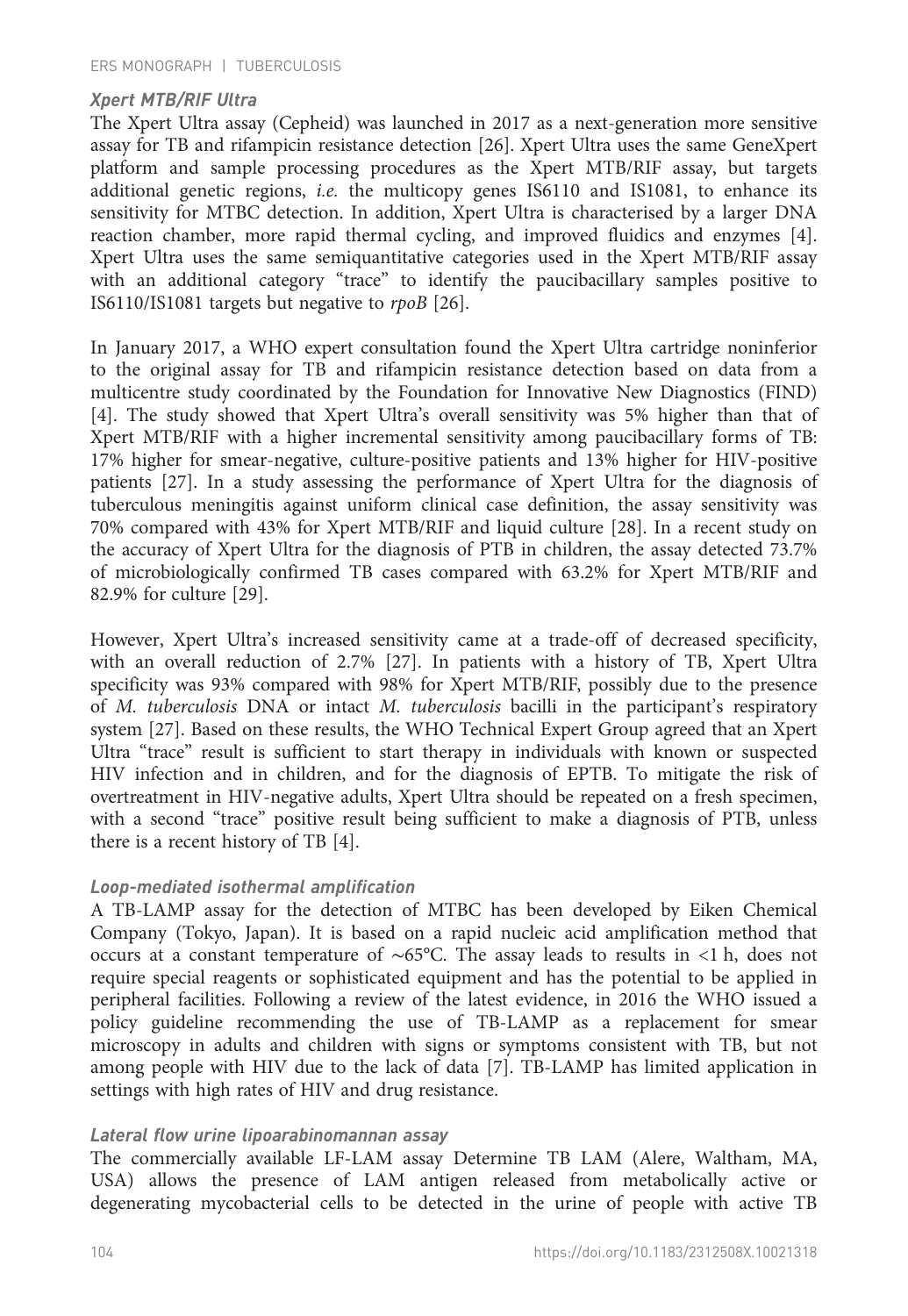disease. This is a technically simple, instrument-free, low-cost, rapid and point-of-care assay easily implemented in remote health facilities in low-resource settings. Results from a meta-analysis showed a pooled sensitivity and specificity of LF-LAM for TB diagnosis of 56% and 90%, respectively, in participants with CD4  $\leq 100$  cells⋅µL<sup>-1</sup> versus 26% and 92%, respectively, in those with  $CD4 > 100$  cells⋅ $\mu$ L<sup>-1</sup> [\[30](#page-13-0)]. The WHO released policy guidance in 2015 stating that the test may be used to assist the diagnosis of HIV-positive TB presumptive patients with very low CD4 counts (<100 cells·mm<sup>-3</sup>) or who are seriously ill [[8\]](#page--1-0). In 2016, a multicentre RCT conducted in Africa showed that LF-LAM-guided, prompt anti-TB treatment initiation could reduce all-cause 8-week mortality in HIV-positive hospital inpatients [\[31\]](#page-14-0). Despite the positive results of the trial and the WHO recommendations, no country has yet committed to using LAM testing on a large scale.

# Abbott RealTime MTB assay

Abbott Molecular (Des Plaines, IL, USA) has recently launched an automated RealTime MTB assay for the detection of MTBC in respiratory specimens through the amplification of both the IS6110 sequence and the gene for protein antigen B. The company offers a fully automated system from DNA extraction, to amplification and detection, with a flexible throughput to up to 94 samples per run and ∼7 h to complete the entire process. Published studies have reported good analytical performances with sensitivity ranging from 71.7% to 96.7% in smear-negative, culture-positive samples and specificity ranging from 97% to 100% [[32](#page-14-0)–[36](#page-14-0)].

# Current methodologies for drug resistance detection

# Phenotypic-based drug-susceptibility testing

Drug resistance is defined as a significant reduction in sensitivity to a specific drug leading to affected strains being unlikely to demonstrate clinical responsiveness to the drug. Resistance to anti-TB drugs, especially MDR- and XDR-TB, is an emerging problem worldwide, and effective management of DR-TB largely relies on rapid and accurate identification of resistant M. tuberculosis strains.

The principal objectives for DST include: 1) determination of the resistance/sensitivity pattern of individual M. tuberculosis strains to ensure adequate treatment and management of a TB case, 2) assessment of the need for institutional isolation of patients, and 3) assisting in drug resistance surveillance at various levels and/or determination of the scope of institutional and community outbreak investigations/interventions required [\[37](#page-14-0), [38\]](#page-14-0). The implementation of the WHO End TB Strategy requires provision of access to DST for all patients with signs and symptoms of TB [[39\]](#page-14-0).

Culture-based phenotypic DST methods remain the gold standard for the detection of drug resistance despite being time consuming, labour intensive and requiring sophisticated laboratory infrastructure [[38\]](#page-14-0). The currently employed indirect phenotypic methods are based on inoculation of mycobacteria grown in bacterial culture onto drug-containing solid media or liquid media followed by a direct observation of growth, or an indirect monitoring of growth through oxygen consumption. Prior identification of species to ensure purity of MTBC culture is very important as many NTM are intrinsically resistant to many anti-TB drugs, thus increasing the risk of false-resistance results.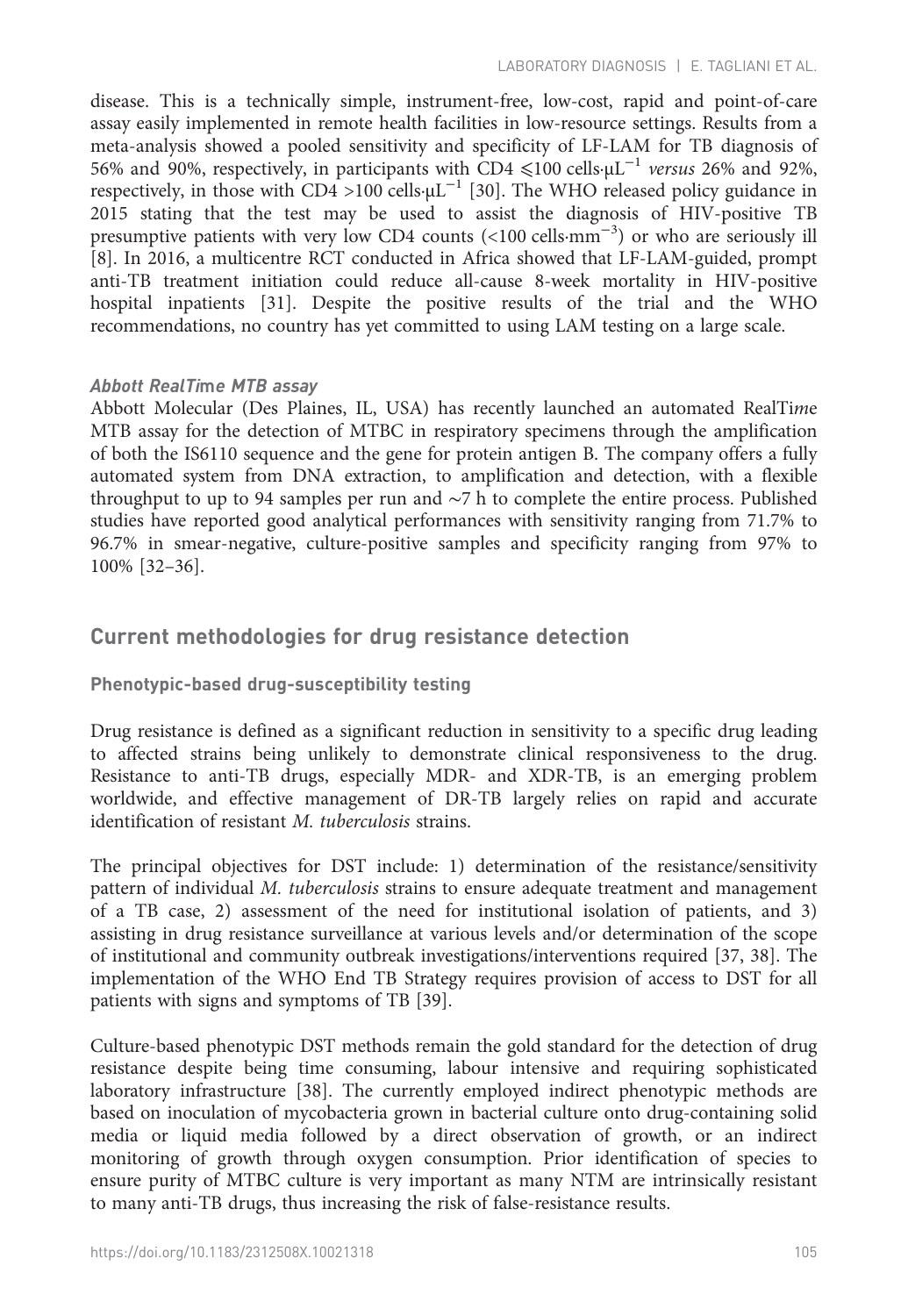The principal phenotypic DST methods endorsed by the WHO include liquid media and egg- or agar-based solid media assays [\[37](#page-14-0), [40](#page-14-0)–[43\]](#page-14-0). Three solid culture methods (i.e. the proportion method, the resistance ratio method and the absolute concentration method) are relatively inexpensive and remain in use worldwide, but have been standardised predominantly for testing of first-line drugs only (rifampicin, isoniazid, ethambutol and pyrazinamide) and require up to 8 weeks to produce DST results. Turnaround times for liquid culture methods are significantly shorter and DST results are usually obtainable within 2 weeks.

Automated liquid culture-based systems monitor mycobacteria growth through oxygen consumption, thus enabling accurate reading and interpretation of DST results. This method has been extensively validated and is proposed as the reference method for performing DST for the majority of anti-TB drugs, including second-line and novel drugs (bedaquiline and delamanid) [[38\]](#page-14-0). Recently developed microtitre plate-based liquid culture methods (e.g. Sensititre MYCOTB; Thermo Fisher, Waltham, MA, USA) allow MICs for multiple drugs to be determined in one plate, thus achieving an unprecedented level of precision for phenotypic DST [[44](#page-14-0)–[46](#page-14-0)]. Details of both liquid and solid media-based methodologies are described elsewhere [[11\]](#page--1-0).

Modern phenotypic DST methods traditionally use critical concentrations of anti-TB agents to determine if an isolate is resistant or sensitive to a given drug, where the critical concentration is defined as the lowest concentration of a drug in vitro that inhibits the growth of a pre-defined (usually 99%) proportion of a wild-type MTBC strain [[38, 47, 48\]](#page-14-0). Definitions and utility of critical concentrations as well as other cut-off values (clinical breakpoints, MICs and epidemiological cut-off values) in phenotypic DST have considerably evolved over the last decade and are considered in detail elsewhere [\[49](#page-14-0)–[51\]](#page-14-0). The updated list of critical concentrations and clinical breakpoints for drugs recommended for treatment of DR-TB was published in 2018 [[38\]](#page-14-0).

Several noncommercial phenotypic assays, including the nitrate reductase (NRA), microscopic observation drug susceptibility (MODS) and colorimetric redox indictor (CRI) assays, could be considered as inexpensive and rapid alternatives to complex and technically demanding commercial assays, especially in resource-constrained settings. The WHO has endorsed the use of the NRA and MODS assays for direct DST, and the NRA, MODS and CRI assays for indirect DST, in reference laboratories under clearly defined operational conditions following strict laboratory protocols [\[52](#page-14-0)]. Performance characteristics and the current status of phenotypic DST assays are summarised in [table 2.](#page-8-0)

Rapid molecular tools for detection of drug resistance

#### Line probe assays

LPAs are a family of DNA strip-based tests that allow the drug resistance profile to be determined through the binding of amplicons to probes targeting the most common mutations to first- and second-line drugs and to wild-type probes. They can be used for the direct testing of smear-positive sputum specimens as well as indirect testing on culture isolates. Given the moderate complexity of the assay, the necessity of multiple pieces of equipment and the laboratory infrastructure requirements, LPAs are usually implemented at upper- and middle-tier health facilities. Compared with phenotypic DST, the use of LPAs allows the drug susceptibility profile to be obtained within 24–48 h, and presents a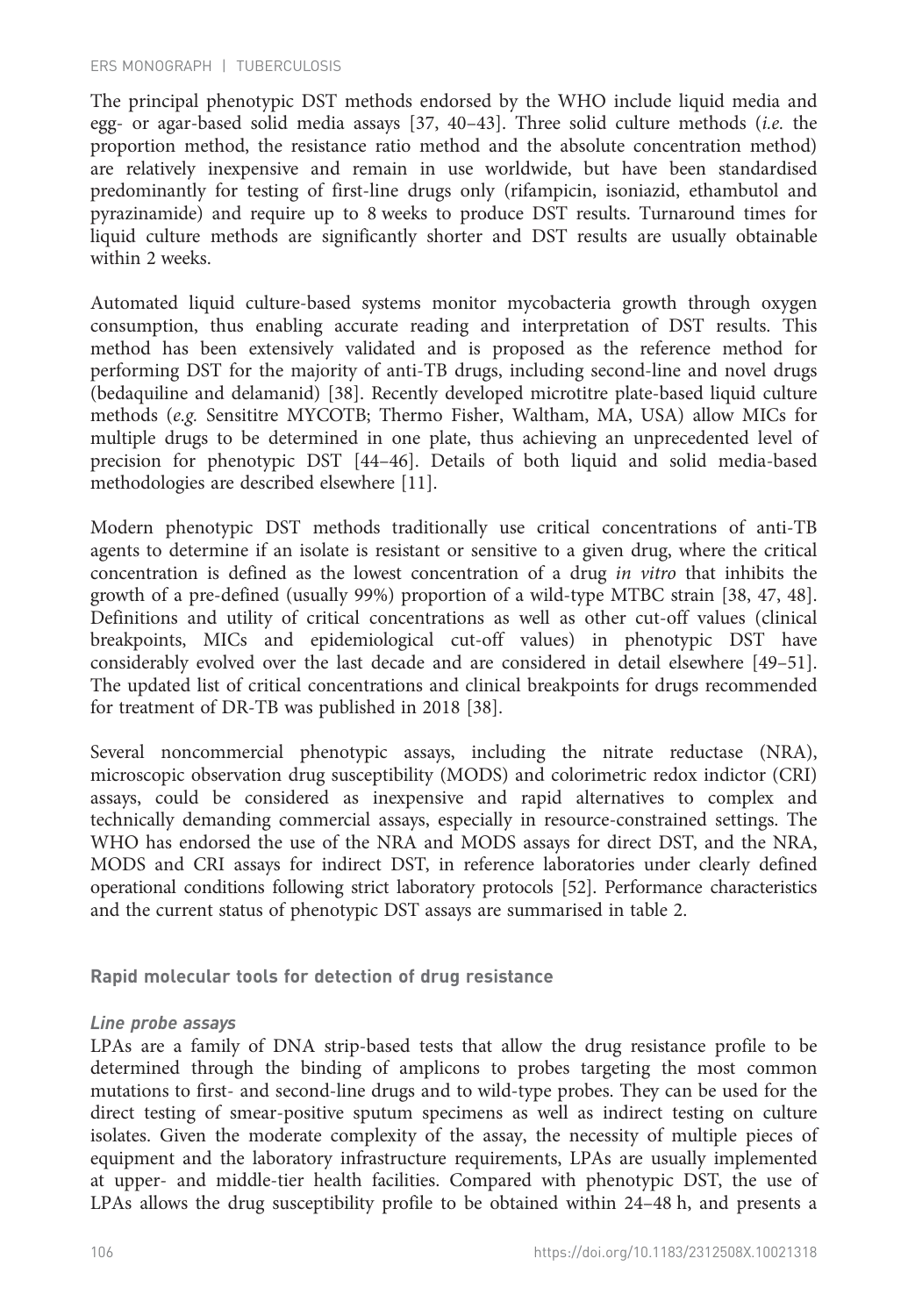| Assay                        | Direct or<br>indirect | <b>Turnaround</b><br>time | <b>WHO</b> status or<br>recommendations | Cost    | Labour<br>intensity | Quantitative or<br>qualitative |
|------------------------------|-----------------------|---------------------------|-----------------------------------------|---------|---------------------|--------------------------------|
| Solid media                  | Indirect              | $\leq 8$ weeks            | First-line drugs only                   | $+ +$   | $+ + +$             | Qualitative                    |
| Liquid media:<br>automated   | Indirect              | 1-2 weeks                 | First, second,<br>reserve drugs         | $+ + +$ | $+ + +$             | Qualitative                    |
| Liquid media:<br>plate based | Indirect              | 1-2 weeks                 | Not endorsed/<br>research in progress   | $+ + +$ | $+ +$               | Quantitative                   |
| <b>NRA</b>                   | Direct/<br>indirect   | Days                      | Conditional<br>endorsement              | $+ +$   | $+ +$               | Qualitative                    |
| <b>MODS</b>                  | Direct/<br>indirect   | Days                      | Conditional<br>endorsement              | $+ +$   | $+ +$               | Qualitative                    |
| <b>CRI</b>                   | Indirect              | Days                      | Conditional<br>endorsement              | $+ +$   | $+ +$               | Quantitative                   |

<span id="page-8-0"></span>

|  | Table 2. Principal characteristics of phenotypic-based DST for Mycobacterium tuberculosis |  |
|--|-------------------------------------------------------------------------------------------|--|
|  |                                                                                           |  |

NRA: nitrate reductase; MODS: microscopic observation drug susceptibility; CRI: colorimetric redox indictor.

lower biosafety risk and a higher throughput. In 2016, the WHO approved the use of several commercially available LPAs for the detection of MTBC and resistance to rifampicin and isoniazid, i.e. GenoType MTBDRplus versions 1 and 2 (Hain Lifescience, Nehren, Germany), and Nipro NTM+MDRTB detection kit 2 (Nipro, Osaka, Japan) [[5\]](#page--1-0), and a third LPA for the detection of resistance to SLIDs and fluoroquinolones, i.e. GenoType MTBDRsl versions 1 and 2 (Hain Lifescience) [[6\]](#page--1-0).

#### Line-probe assays for detection of resistance to first-line anti-tuberculosis drugs

The GenoType MTBDRplus and Nipro NTM+MDRTB detection kit 2 assays target mutations in the *inhA* promoter (from  $-15$  to  $-8$  nucleotides upstream) and *katG* regions (codon 315) to identify isoniazid resistance, and in the rifampicin resistance-determining region (RRDR) of the *rpoB* gene (from codon 505 to 533) for rifampicin resistance. The Nipro assay also differentiates Mycobacterium avium, Mycobacterium intracellulare and Mycobacterium kansasii from other NTM. A noninferiority study conducted by FIND showed equivalence among the three commercially available LPAs for detection of rifampicin and isoniazid resistance in smear-positive samples [\[53](#page-14-0)]. The overall pooled estimates of the sensitivity and specificity of the three LPAs for rifampicin resistance were 96.8% and 98.1%, respectively. For isoniazid, the pooled estimates of the sensitivity and specificity were 90.2% and 99.2%, respectively [[5\]](#page--1-0). The WHO recommends the use of LPAs for persons with a sputum smear-positive specimen or a cultured isolate of MTBC, as the initial test, instead of phenotypic DST, to detect resistance to rifampicin and isoniazid [[5\]](#page--1-0). However, given the different accuracy of detecting resistance to these two drugs, phenotypic DST for isoniazid may still be used when the LPA does not detect isoniazid resistance [\[5](#page--1-0)].

#### Line-probe assays for detection of resistance to second-line anti-tuberculosis drugs

The second version of GenoType MTBDRsl includes the gyrA and gyrB genes for detection of resistance to fluoroquinolones, and rrs and the eis promoter region for detection of resistance to SLIDs. In addition to culture isolates, the assay may be used on both smear-positive and smear-negative specimens. For fluoroquinolones, the sensitivity and specificity were 97% and 98% on smear-positive specimens and 80% and 100% on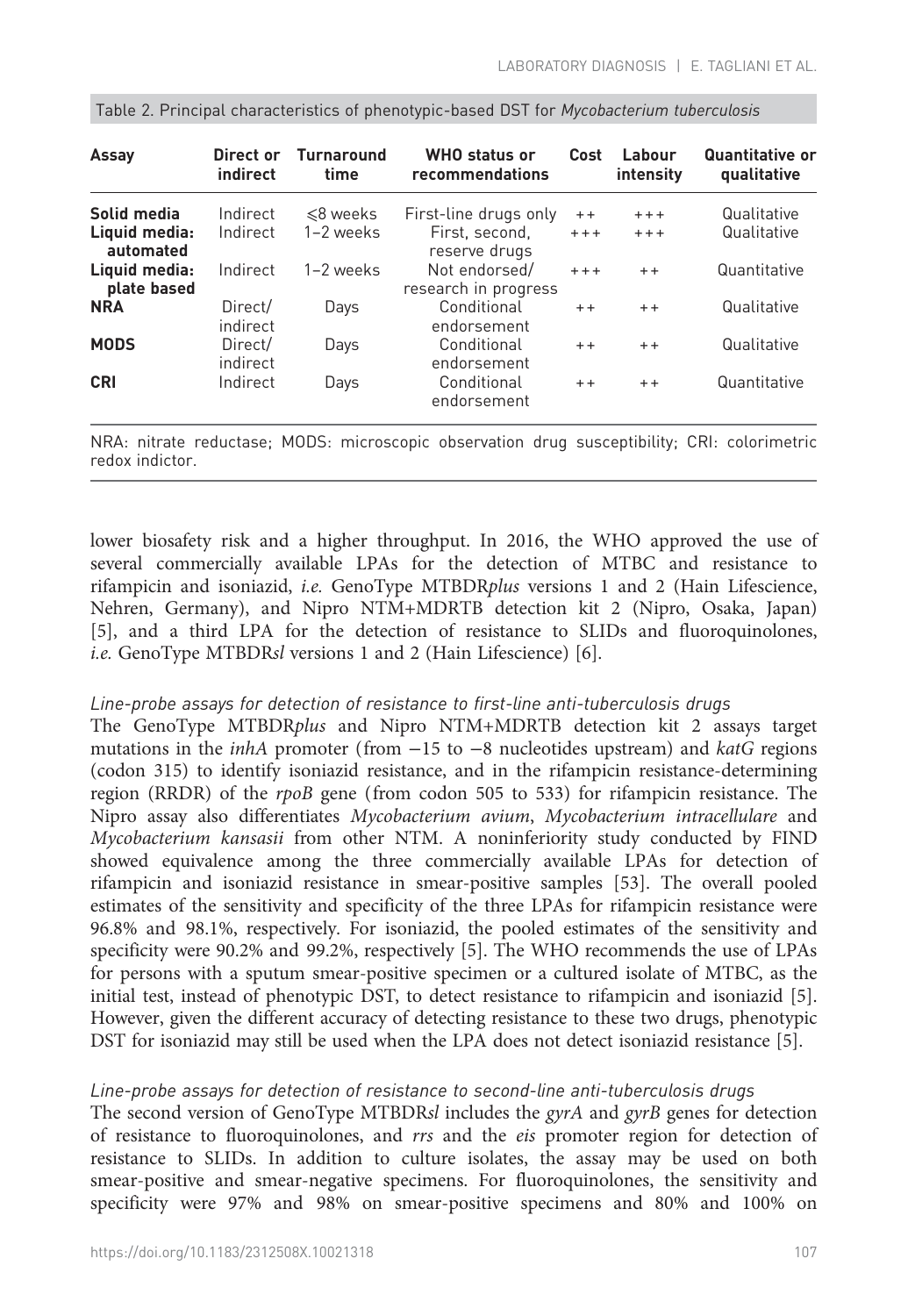smear-negative specimens, respectively [\[54](#page-14-0)]. For SLIDs, the sensitivity and specificity were 89% and 90% on smear-positive specimens and 80% and 100% on smear-negative specimens, respectively [[55\]](#page-14-0). The WHO recommends the use of second-line LPAs for patients with confirmed RR-TB or MDR-TB, as the initial test, instead of phenotypic DST, to detect resistance to fluoroquinolones and to SLIDs. However, given the suboptimal sensitivity of the assay, culture and phenotypic DST is still required to completely exclude resistance to these classes of drugs as well as to other second-line drugs [[6\]](#page--1-0).

#### Line-probe assays for detection of resistance to pyrazinamide

The Genoscholar PZA-TB II assay (Nipro) is the first commercial molecular test available for the rapid detection of resistance to pyrazinamide starting from direct sample or culture isolates. The assay targets a 700-bp fragment covering the entire  $pncA$  coding region and 18 nucleotides upstream. The Genoscholar PZA-TB II assay comprises a total of 48 probes which recognise the wild-type sequence of the gene, while no specific mutant probes are included. Resistance is identified by the absence of probe binding. Two studies assessed the performance of the test, and reported a sensitivity ranging from 93.2% to 94.3% and a specificity ranging from 91.2% to 94.9% [\[55](#page-14-0), [56](#page-15-0)]. The accuracy of the assay may be affected by the detection of mutations not causing resistance and this may vary depending on the regional context. In addition, the test has poor capacity in detecting heteroresistance and insertions. Despite these limitations, the Genoscholar PZA-TB II assay offers a valid alternative for rapid susceptibility testing for pyrazinamide.

#### Xpert MTB/RIF and Xpert Ultra

The Xpert MTB/RIF assay uses a molecular beacon technology to detect rifampicin resistance. A failure in, or delayed binding of one or more of the five probes to, the RRDR of the rpoB gene indicates potential rifampicin resistance. The pooled estimates for rifampicin resistance detection on pulmonary samples were 95% and 98% for sensitivity and specificity, respectively [\[22\]](#page--1-0). Despite the good analytical performance, the assay has some limitations including a poor sensitivity of specific probes in detecting certain mutations [\[57](#page-15-0)] or in the case of heteroresistance [[58](#page-15-0), [59\]](#page-15-0) and may lead to false-positive results in the presence of some synonymous mutations [[60](#page-15-0)] or in the case of paucibacillary samples or extrapulmonary samples [\[61\]](#page-15-0).

The new version of the test, i.e. Xpert Ultra, provides more reliable detection of rifampicin resistance. Four sloppy molecular beacon probes targeting the RRDR of the rpoB gene have been designed to detect mutations by measurable shifts in melting temperature peaks. The assay allows a vast range of mutations to be identified, has improved capacity to detect resistant mutations at codon 533, correctly identifies mutations in mixed and paucibacillary samples, and differentiates synonymous mutations from other RRDR mutations [[26\]](#page--1-0). Results from the multicentre diagnostic accuracy study showed comparable diagnostic performance of Xpert Ultra and Xpert MTB/RIF for detection of rifampicin resistance [\[27](#page--1-0)].

#### FluoroType MTBDR

The FluoroType MTBDR test (Hain Lifescience) is a fluorescence-based single-tube multiplex PCR for the rapid detection of MTBC and resistance to rifampicin and isoniazid directly from clinical samples. The assay combines LATE (linear-after-the-exponential)-PCR [\[62\]](#page-15-0) together with specific probes using a lights-on/lights-off detection technology, where the presence of specific mutations is detected by shifts in the melting curves of the probes [[63\]](#page-15-0). The test is semiautomated, with amplification and detection occurring in a closed system, and allows the simultaneous processing of up to 96 samples including an internal control. Results are generated within 3 h and are interpreted by software. Recent studies evaluated the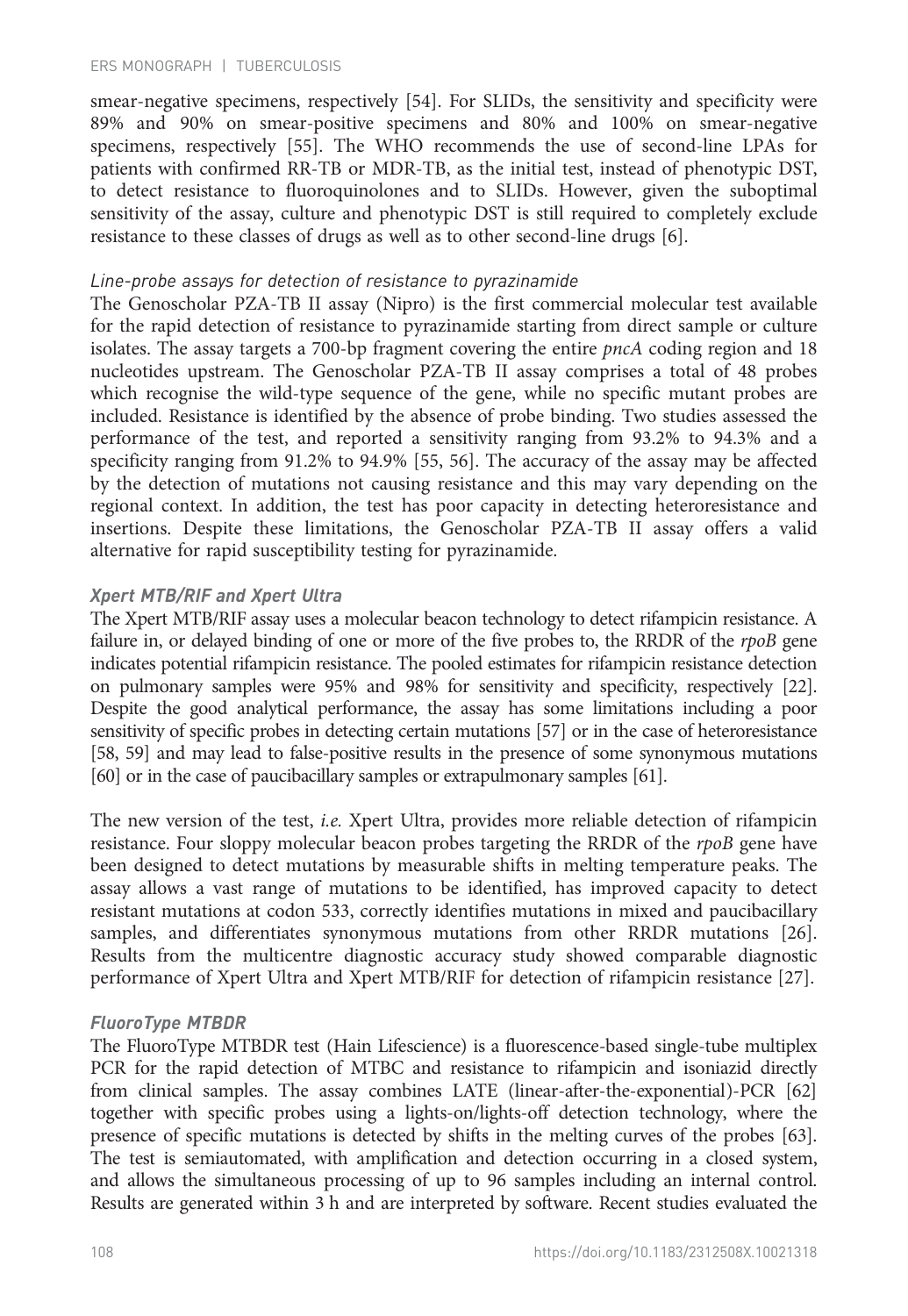performance of the test for rifampicin and isoniazid resistance detection on culture isolates and sputum specimens, showing very good results in terms of sensitivity and specificity for both drugs, and high accuracy for the identification of mutations in rpoB, katG and the *inhA* promoter [[64, 65](#page-15-0)]. In theory, new mutations and the corresponding melting curve properties could be entered in the analytical software, potentially allowing the performance of the test to be improved.

### BD MAX MDR-TB assay

BD has recently developed a multiplex real-time PCR assay (BD MAX MDR-TB assay) for the simultaneous detection of MTBC and mutations conferring resistance to rifampicin and isoniazid from sputum specimens [[66\]](#page-15-0). The assay runs on a fully integrated platform, the BD MAX System, including automated DNA extraction and five-colour detection real-time PCR. Each run allows the simultaneous testing of up to 24 sputum specimens within 4 h, making the platform suitable for use in central laboratories. The assay has recently undergone evaluation for rapid detection of M. tuberculosis DNA and rifampicin and isoniazid resistance in a multicountry study, showing promising performance [[67\]](#page-15-0).

# Next-generation sequencing

# Whole-genome sequencing

WGS utilising high-throughput NGS technologies interrogates the entire bacterial genome, and can be used for a reliable prediction of drug-resistant or -sensitive phenotype through identification of single nucleotide polymorphisms and small insertions/deletions (indels) within regions associated with resistance to anti-TB drugs, thus offering completely new opportunities in TB diagnostics and clinical management [\[68](#page-15-0)–[73\]](#page-15-0).

Regardless of the platform and/or chemistry employed, WGS workflow can be broadly subdivided into four major steps: 1) DNA extraction, 2) library preparation (comprising fragmentation and adapter linkage), 3) automated NGS generating millions of reads and 4) data analysis. Existing chemistries (e.g. Illumina (San Diego, CA, USA), Ion Torrent (Thermo Fisher), Pacific Biosciences (Menlo Park, CA, USA) and MinION (Oxford Nanopore, Oxford, UK)) vary, sometimes considerably, in terms of read length, error rate, cost and other parameters [[74\]](#page-15-0). The minimum concentration of genomic M. tuberculosis DNA required for good quality WGS is generally 5-10 ng·µL<sup>-1</sup> but lower (>0.5 ng·µL<sup>-1</sup>) concentrations could be acceptable, enabling successful WGS of mycobacteria from 1–2 mL of early MGIT cultures for the purposes of speciation, drug resistance prediction and relatedness [\[72](#page-15-0)]. DNA could be isolated using a variety of commercial and in-house methods. Details of wet laboratory procedures, including DNA extraction, quantification, library preparation and WGS, are described elsewhere [\[72](#page-15-0), [75, 76](#page-15-0)].

WGS data analysis for drug resistance prediction predominantly involves identification of polymorphisms in genes associated with drug resistance using analytical pipelines [[69](#page-15-0), [70](#page-15-0), [77](#page-15-0)]. This could be done using a variety of free online tools (e.g. TB Profiler, PhyReSE, Mykrobe, etc.) as well as commercial/proprietary software [[78](#page-15-0)–[81](#page-15-0)]. Online tools have the advantage of being free, but may need to be extensively validated in the laboratory to enable their use in routine diagnostic management.

Over 100 genes have been shown to be associated with resistance to anti-TB drugs, and the availability of high-quality curated up-to-date databases is of utmost importance for the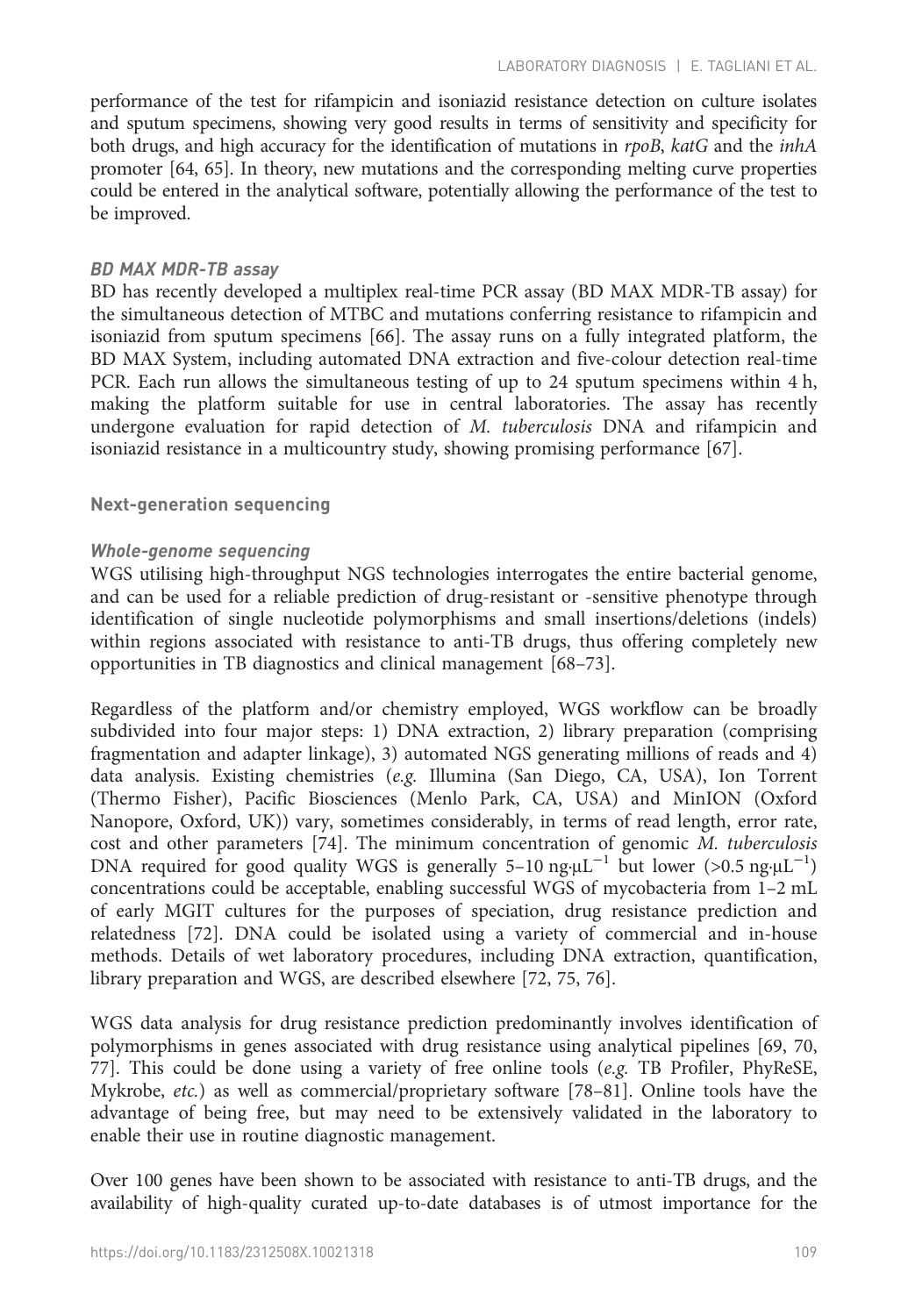correct interpretation and reporting of WGS DST results [\[68](#page-15-0), [82\]](#page-15-0). While much is known about polymorphisms associated with resistance to principal first-line drugs, including rifampicin and isoniazid, molecular mechanisms of resistance to selected reserve and new drugs are yet to be fully understood, which may have an impact on the performance of WGS for some of these drugs [[68](#page-15-0), [78\]](#page-15-0). Importantly, the quality of phenotypic DST data plays a major role in establishing the associations between polymorphisms and phenotypic resistance [[82\]](#page-15-0). Ideally, specific mutations should be linked to specific MICs, and WGS should be able to predict both resistant and sensitive phenotypes, thus enabling clinicians to adjust treatment regimens, including dosage, depending on whether specific mutations are associated with low or high levels of resistance [[69](#page-15-0), [70\]](#page-15-0).

Implementation of WGS-based systems for routine diagnosis of TB in selected high-income settings in Europe and North America has already provided evidence about WGS methodology to inform clinical management of DR-TB [[83,](#page-15-0) [84](#page-16-0)].

#### Targeted sequencing

One of the main goals for the near future is to move towards culture-free NGS for rapid DST. This requires the capacity to extract high-molecular-weight genomic DNA from an extremely low number of M. tuberculosis bacilli (100–10<sup>5</sup> cells·mL<sup>-1</sup>) present in a complex matrix which contains large amounts (<99%) of both human and other bacterial DNA. A process of enrichment is thus required to increase the proportion of mycobacterial DNA to enhance the sequencing efficiency. Although in principle direct NGS from smear-positive clinical sputum samples has proven to be feasible [[85, 86](#page-16-0)], the protocols are rather cumbersome or very expensive. A recent study presented a new method for extracting M. tuberculosis DNA directly from smear-positive respiratory samples, allowing sufficient data for antibiotic susceptibility prediction to be retrieved from >60% of the samples tested [[87\]](#page-16-0). However, the bioinformatic analysis was computationally intensive as human DNA reads had to be removed a priori.

An alternative approach for the rapid sequencing of primary specimens is to perform targeted NGS (amplicon NGS), which allows the ultra-deep sequencing of specific genomic regions of interest, such as those associated to drug resistance and species identification. Although this method requires pre-existing knowledge of the targets, in principle it is easily customisable and scalable with the addition of new targets of interest. Only a few studies have evaluated the performance of amplicon sequencing of M. tuberculosis DNA from sputum specimens to provide rapid DST, showing a high level of concordance (97%) with phenotypic testing [\[88](#page-16-0), [89](#page-16-0)]. Importantly, amplicon NGS allows the identification of resistant subpopulations with high accuracy thanks to the high coverage depth of the targets [\[89\]](#page-16-0). GenoScreen (Lille, France) has recently released the Deeplex-MycTB assay for research purposes, which is a 24-plexed amplicon mix allowing the simultaneous prediction of resistance to 13 anti-TB drugs, genotyping and mycobacterial identification, directly on primary specimens. The kit includes access to a secure, cloud-based application for the rapid analysis and interpretation of the sequencing data. Recently, the assay has been used for rapid DST of sputum specimens collected during the anti-TB drug resistance survey of Djibouti [\[90\]](#page-16-0).

# Future perspectives

Despite a promising pipeline in new diagnostics, major gaps remain in the diagnosis of TB and DR-TB, including 1) a highly sensitive low-cost triaging test perhaps with an acceptable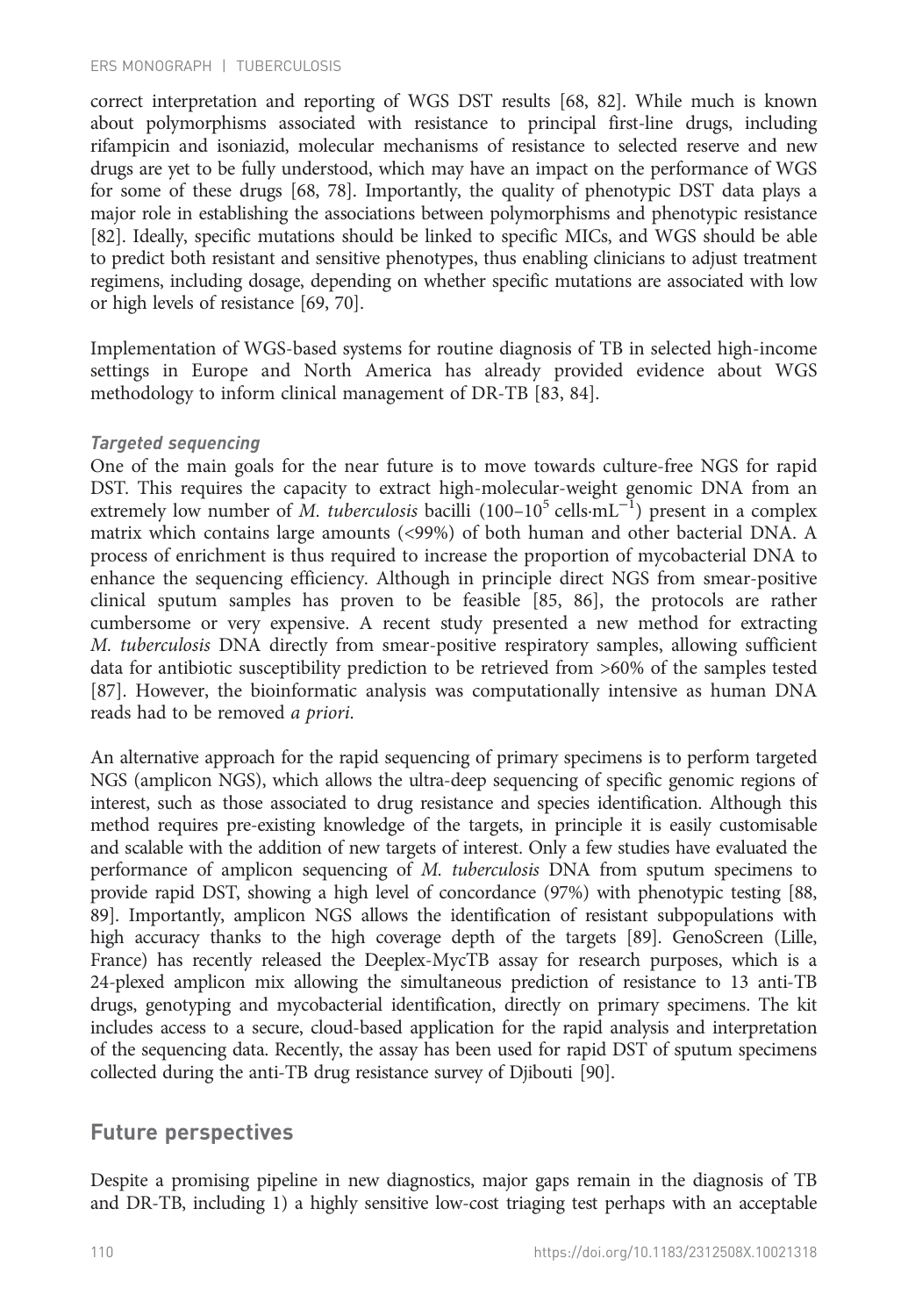lower specificity that could be used as a point-of-care test to exclude TB and 2) a biomarker for cure. A next generation of LAM assays working on sputum is under field trials and preliminary unpublished data seem really promising. Other biomarker assays are under development. At present none of them have been fully validated as able to be used as a marker of cure [[66](#page-15-0)].

A "closer to point of need", fully portable and wireless device (Omni; Cepheid) compatible with Xpert Ultra cartridges is also close to commercialisation. If expectations are confirmed by performance data, the detection of TB and MDR-TB cases will be further decentralised. Other devices and portable platforms are in different stages of development. The ability to rapidly detect resistance to isoniazid has important implications, especially in light of the new WHO recommendations on the treatment of patients with confirmed rifampicinsusceptible, isoniazid-resistant TB [[91\]](#page-16-0). Roll-out of molecular assays able to predict isoniazid monoresistance is needed to allow implementation of the WHO guidelines in high-burden countries: several platforms are in the pipeline or close to commercialisation in the European Union or global market, although the majority are designed for centralised work.

The Xpert XDR cartridge has been developed to complement the Xpert MTB/RIF assay, providing additional information on isoniazid, fluoroquinolone and SLID resistance of TB-positive samples [[92, 93](#page-16-0)].

In the next few years we expect an increasing role of WGS/NGS-based technologies. These technologies have the incomparable advantage of providing "complete" sets of data, allowing us not only to predict drug resistance with higher sensitivity (interrogating larger numbers, full genes and relevant noncoding sequences), but also providing an indication of the transmission of the disease. Data on transmission of TB and MDR-TB should inform TB programme strategies in low- and medium-burden countries engaged in eliminating TB.

Molecular data coupled with the knowledge obtained by MIC data (now more easily obtainable using microtitre plates) will allow a truly personalised treatment to be designed. Phenotypic DST will not disappear soon; it may be restricted to a few molecules for which genomic data are insufficient for clear-cut interpretation.

# Conclusion

The TB diagnostic pipeline has flourished in the past 5 years as never before with many companies becoming interested and new tests/platforms entering in the process. How many of the proposed tests will pass the "reality check" (i.e. high-level performance in high-burden settings at a competitive cost) and become reality is unknown. Phenotypic DST will be gradually replaced by molecular interpretation of mutations for some drugs, but not for all. With more information on drug MIC distribution becoming available, the use of a single critical concentration to categorise drugs as susceptible or resistant is insufficient to properly guide treatment. MIC values or "clinical concentration" tests should be provided for key drugs when alternative or less toxic regimens are not possible.

# References

<sup>1.</sup> World Health Organization. Global Tuberculosis Report 2016. Geneva, WHO, 2016.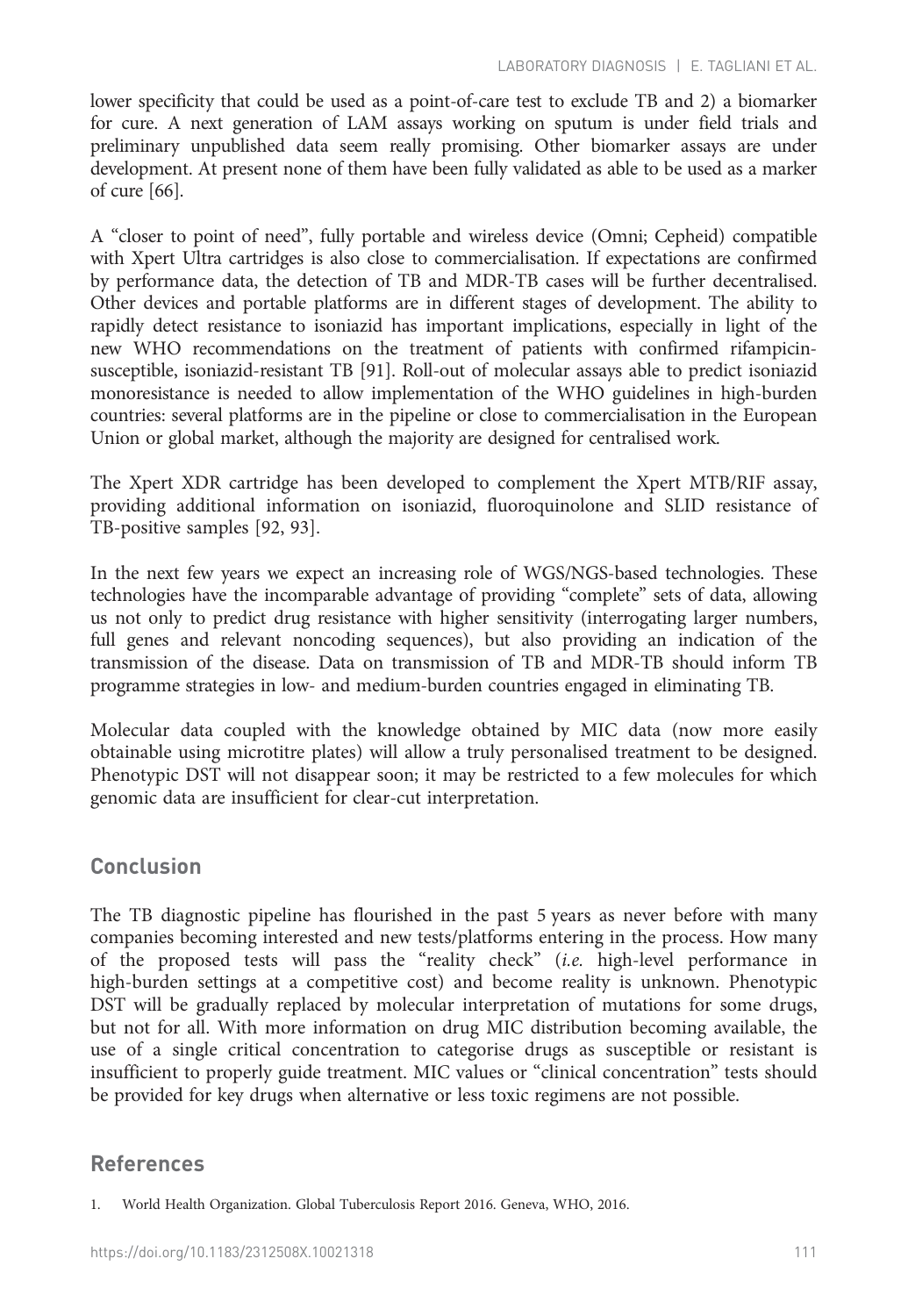- <span id="page-13-0"></span>2. Foundation for Innovative New Diagnostics. TB diagnostic pipeline. 2018. [www.finddx.org/dx-pipeline-status](http://www.finddx.org/dx-pipeline-status) Date last accessed: June 20, 2018.
- 3. World Health Organization. Automated Real-time Nucleic Acid Amplification Technology for Rapid and Simultaneous Detection of Tuberculosis and Rifampicin Resistance: Xpert MTB/RIF Assay for the Diagnosis of Pulmonary and Extrapulmonary TB in Adults and Children: Policy Update. Geneva, WHO, 2013.
- 4. World Health Organization. WHO Meeting Report of a Technical Expert Consultation: Non-inferiority Analysis of Xpert MTB/RIF Ultra Compared to Xpert MTB/RIF. Geneva, WHO, 2017.
- 5. World Health Organization. The Use of Molecular Line Probe Assays for the Detection of Resistance to Isoniazid and Rifampicin: Policy Update. Geneva, WHO, 2016.
- 6. World Health Organization. The Use of Molecular Line Probe Assays for the Detection of Resistance to Second-line Anti-tuberculosis Drugs: Policy Guidance. Geneva, WHO, 2016.
- 7. World Health Organization. The Use of Loop-mediated Isothermal Amplification (TB-LAMP) for the Diagnosis of Pulmonary Tuberculosis: Policy Guidance. Geneva, WHO, 2016.
- 8. World Health Organization. The Use of Lateral Flow Urine Lipoarabinomannan Assay (LF-LAM) for Diagnosis and Screening of Active Tuberculosis in People Living with HIV: Policy Guidance. Geneva, WHO, 2015.
- 9. World Health Organization. Implementing Tuberculosis Diagnostics: Policy Framework. Geneva, WHO, 2015.
- 10. Clinical and Laboratory Standards Institute. Laboratory Detection and Identification of Mycobacteria. Approved Guideline M48-A. Wayne, CLSI, 2008.
- 11. European Centre for Disease Prevention and Control. Handbook on TB Laboratory Diagnostic Methods for the European Union. Stockholm, ECDC, 2016.
- 12. Garcia LS, Isenberg HD, eds. Clinical Microbiology Procedures Handbook. 3rd Edn. Washington, ASM Press, 2010.
- 13. World Health Organization. Fluorescent Light Emitting Diode (LED) Microscopy for Diagnosis of Tuberculosis: WHO Policy Statement. Geneva, WHO, 2010.
- 14. World Health Organization. Approaches to Improve Sputum Smear Microscopy for Tuberculosis Diagnosis: Expert Group Meeting Report. Geneva, WHO, 2009.
- 15. Kvach JT, Veras JR. A fluorescent staining procedure for determining the viability of mycobacterial cells. Int J Lepr Other Mycobact Dis 1982; 50: 183–192.
- 16. Datta S, Sherman JM, Bravard MA, et al. Clinical evaluation of tuberculosis viability microscopy for assessing treatment response. Clin Infect Dis 2015; 60: 1186–1195.
- 17. Hanna BA, Ebrahimzadeh A, Elliott LB, et al. Multicenter evaluation of the BACTEC MGIT 960 system for recovery of mycobacteria. J Clin Microbiol 1999; 37: 748–752.
- 18. Tenover FC, Crawford JT, Huebner RE, et al. The resurgence of tuberculosis: is your laboratory ready? J Clin Microbiol 1993; 31: 767–770.
- 19. Tortoli E, Cichero P, Piersimoni C, et al. Use of BACTEC MGIT 960 for recovery of mycobacteria from clinical specimens: multicenter study. J Clin Microbiol 1999; 37: 3578–3582.
- 20. Helb D, Jones M, Story E, et al. Rapid detection of Mycobacterium tuberculosis and rifampin resistance by use of on-demand, near-patient technology. J Clin Microbiol 2010; 48: 229–237.
- 21. World Health Organization. Automated Real-time Nucleic Acid Amplification Technology for Rapid and Simultaneous Detection of Tuberculosis and Rifampicin Resistance: Xpert MTB/RIF System: Policy Statement. Geneva, WHO, 2011.
- 22. Steingart KR, Schiller I, Horne DJ, et al. Xpert MTB/RIF assay for pulmonary tuberculosis and rifampicin resistance in adults. Cochrane Database Syst Rev 2014; 1: CD009593.
- 23. Detjen AK, DiNardo AR, Leyden J, et al. Xpert MTB/RIF assay for the diagnosis of pulmonary tuberculosis in children: a systematic review and meta-analysis. Lancet Respir Med 2015; 3: 451–461.
- 24. Denkinger CM, Schumacher SG, Boehme CC, et al. Xpert MTB/RIF assay for the diagnosis of extrapulmonary tuberculosis: a systematic review and meta-analysis. Eur Respir J 2014; 44: 435–446.
- 25. Maynard-Smith L, Larke N, Peters JA, et al. Diagnostic accuracy of the Xpert MTB/RIF assay for extrapulmonary and pulmonary tuberculosis when testing non-respiratory samples: a systematic review. BMC Infect Dis 2014; 14: 709.
- 26. Chakravorty S, Simmons AM, Rowneki M, et al. The New Xpert MTB/RIF Ultra: improving detection of Mycobacterium tuberculosis and resistance to rifampin in an assay suitable for point-of-care testing. MBio 2017; 8: e00812-17.
- 27. Dorman SE, Schumacher SG, Alland D, et al. Xpert MTB/RIF Ultra for detection of Mycobacterium tuberculosis and rifampicin resistance: a prospective multicentre diagnostic accuracy study. Lancet Infect Dis 2018; 18: 76–84.
- 28. Bahr NC, Nuwagira E, Evans EE, et al. Diagnostic accuracy of Xpert MTB/RIF Ultra for tuberculous meningitis in HIV-infected adults: a prospective cohort study. Lancet Infect Dis 2018; 18: 68–75.
- 29. Nicol MP, Workman L, Prins M, et al. Accuracy of Xpert MTB/RIF Ultra for the diagnosis of pulmonary tuberculosis in children. Pediatr Infect Dis J 2018; 37: e261–e263.
- 30. Shah M, Hanrahan C, Wang ZY, et al. Lateral flow urine lipoarabinomannan assay for detecting active tuberculosis in HIV-positive adults. Cochrane Database Syst Rev 2016; 5: CD011420.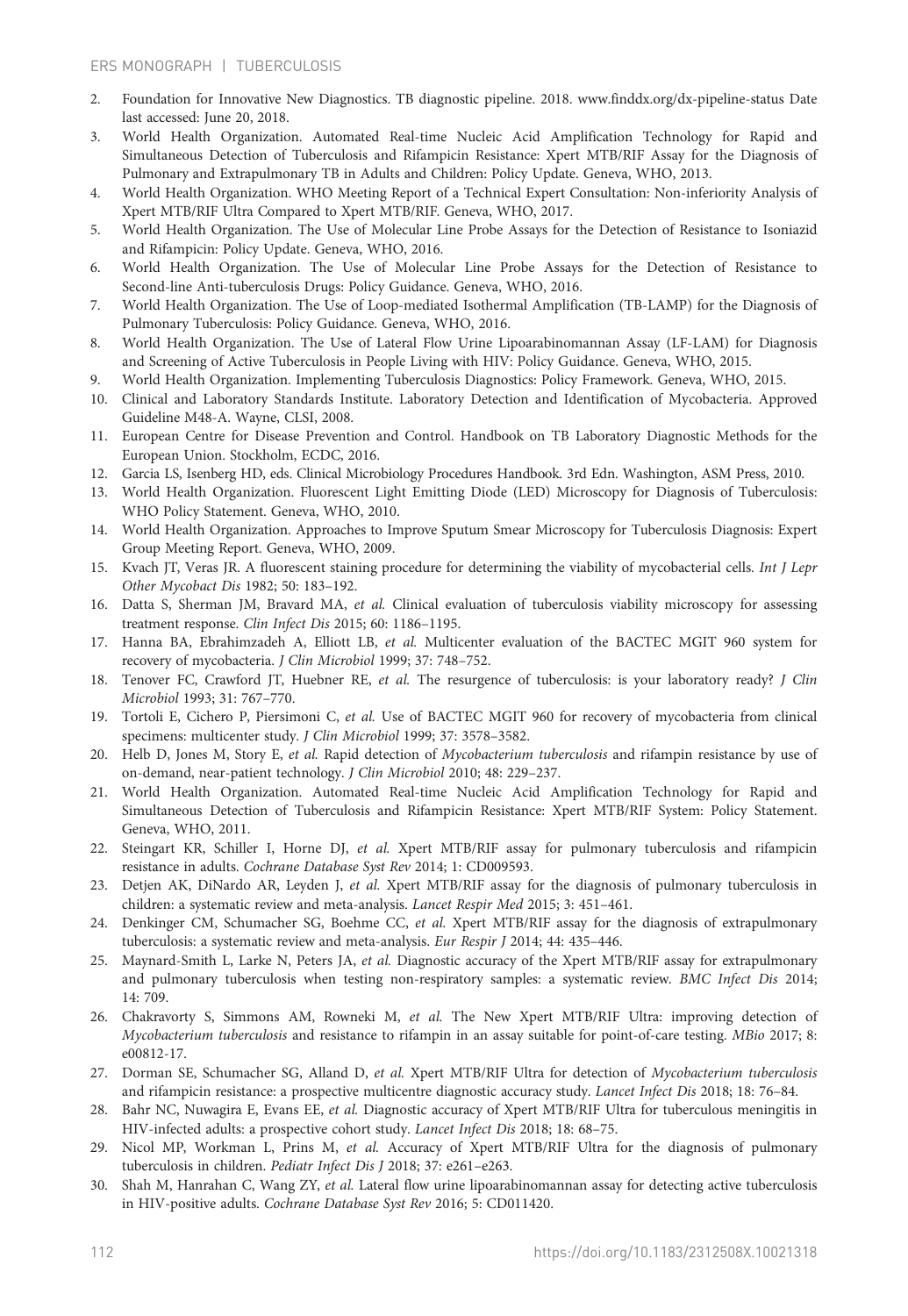- <span id="page-14-0"></span>31. Peter JG, Zijenah LS, Chanda D, et al. Effect on mortality of point-of-care, urine-based lipoarabinomannan testing to guide tuberculosis treatment initiation in HIV-positive hospital inpatients: a pragmatic, parallel-group, multicountry, open-label, randomised controlled trial. Lancet 2016; 387: 1187–1197.
- 32. Tang N, Frank A, Pahalawatta V, et al. Analytical and clinical performance of Abbott RealTime MTB, an assay for detection of Mycobacterium tuberculosis in pulmonary specimens. Tuberculosis 2015; 95: 613–619.
- 33. Hofmann-Thiel S, Molodtsov N, Antonenka U, et al. Evaluation of the Abbott RealTime MTB and RealTime MTB INH/RIF assays for direct detection of Mycobacterium tuberculosis complex and resistance markers in respiratory and extrapulmonary specimens. J Clin Microbiol 2016; 54: 3022–3027.
- 34. Hinić V, Feuz K, Turan S, et al. Clinical evaluation of the Abbott RealTime MTB Assay for direct detection of Mycobacterium tuberculosis-complex from respiratory and non-respiratory samples. Tuberculosis 2017; 104: 65–69.
- 35. Scott L, David A, Noble L, et al. Performance of the Abbott RealTime MTB and MTB RIF/INH assays in a setting of high tuberculosis and HIV coinfection in South Africa. J Clin Microbiol 2017; 55: 2491–2501.
- 36. Chen JH, She KK, Kwong TC, et al. Performance of the new automated Abbott RealTime MTB assay for rapid detection of Mycobacterium tuberculosis complex in respiratory specimens. Eur J Clin Microbiol Infect Dis 2015; 34: 1827–1832.
- 37. Drobniewski F, Rüsch-Gerdes S, Hoffner S, et al. Antimicrobial susceptibility testing of Mycobacterium tuberculosis (EUCAST document E.DEF 8.1) – report of the Subcommittee on Antimicrobial Susceptibility Testing of Mycobacterium tuberculosis of the European Committee for Antimicrobial Susceptibility Testing (EUCAST) of the European Society of Clinical Microbiology and Infectious Diseases (ESCMID). Clin Microbiol Infect 2007; 13: 1144–1156.
- 38. World Health Organization. Technical Report on Critical Concentrations for Drug Susceptibility Testing of Medicines Used in the Treatment of Drug-resistant Tuberculosis. Geneva, WHO, 2018.
- 39. World Health Organization. Global consultation on research for TB elimination opens today. 2014. [www.who.int/](http://www.who.int/tb/features_archive/researchforTBelimination_meeting/en) [tb/features\\_archive/researchforTBelimination\\_meeting/en](http://www.who.int/tb/features_archive/researchforTBelimination_meeting/en) Date last accessed: September 1, 2018.
- 40. World Health Organization. Guidelines for Surveillance of Drug Resistance in Tuberculosis. 5th Edn. Geneva, WHO, 2015.
- 41. Canetti G, Froman S, Grosset J, et al. Mycobacteria: laboratory methods for testing drug sensitivity and resistance. Bull World Health Organ 1963; 29: 565–578.
- 42. Krüüner A, Yates MD, Drobniewski FA. Evaluation of MGIT 960-based antimicrobial testing and determination of critical concentrations of first- and second-line antimicrobial drugs with drug-resistant clinical strains of Mycobacterium tuberculosis. J Clin Microbiol 2006; 44: 811–818.
- 43. Springer B, Lucke K, Calligaris-Maibach R, et al. Quantitative drug susceptibility testing of Mycobacterium tuberculosis by use of MGIT 960 and EpiCenter instrumentation. J Clin Microbiol 2009; 47: 1773-1780.
- 44. Lee J, Armstrong DT, Ssengooba W, et al. Sensititre MYCOTB MIC plate for testing Mycobacterium tuberculosis susceptibility to first- and second-line drugs. Antimicrob Agents Chemother 2014; 58: 11–18.
- 45. Xia H, Zheng Y, Zhao B, et al. Assessment of a 96-well plate assay of quantitative drug susceptibility testing for Mycobacterium tuberculosis complex in China. PLoS One 2017; 12: e0169413.
- 46. Rancoita PMV, Cugnata F, Gibertoni Cruz AL, et al. Validating a 14-drug microtiter plate containing bedaquiline and delamanid for large-scale research susceptibility testing of Mycobacterium tuberculosis. Antimicrob Agents Chemother 2018; 62: e00344-18.
- 47. Ängeby K, Juréen P, Kahlmeter G, et al. Challenging a dogma: antimicrobial susceptibility testing breakpoints for Mycobacterium tuberculosis. Bull World Health Organ 2012; 90: 693–698.
- 48. Werngren J, Sturegård E, Juréen P, et al. Reevaluation of the critical concentration for drug susceptibility testing of Mycobacterium tuberculosis against pyrazinamide using wild-type MIC distributions and pncA gene sequencing. Antimicrob Agents Chemother 2012; 56: 1253–1257.
- 49. Schön T, Miotto P, Köser CU, et al. Mycobacterium tuberculosis drug-resistance testing: challenges, recent developments and perspectives. Clin Microbiol Infect 2017; 23: 154–160.
- 50. Heyckendorf J, Andres S, Köser CU, et al. What is resistance? Impact of phenotypic versus molecular drug resistance testing on therapy for multi- and extensively drug-resistant tuberculosis. Antimicrob Agents Chemother 2018; 62: e01550-17.
- 51. Köser CU, Javid B, Liddell K, et al. Drug-resistance mechanisms and tuberculosis drugs. Lancet 2015; 385: 305–307.
- 52. World Health Organization. Noncommercial Culture and Drug-susceptibility Testing Methods for Screening Patients at Risk for Multidrug-resistant Tuberculosis: Policy Statement. Geneva, WHO, 2011.
- 53. Foundation for Innovative New Diagnostics. Non-inferiority evaluation of Nipro NTM+MDRTB and Hain GenoType MTBDRplus V2 line probe assays. Version 4.1. 2015. [www.finddx.org/wp-content/uploads/2016/04/](http://www.finddx.org/wp-content/uploads/2016/04/LPA-report_noninferiority-study_oct2015.pdf) [LPA-report\\_noninferiority-study\\_oct2015.pdf](http://www.finddx.org/wp-content/uploads/2016/04/LPA-report_noninferiority-study_oct2015.pdf) Date last accessed: September 1, 2018.
- 54. Theron G PJ, Richardson M, Warren R, et al. GenoType MTBDR assay for resistance to second-line anti-tuberculosis drugs. Cochrane Database Syst Rev 2016; 9: CD010705.
- 55. Driesen M, Kondo Y, de Jong BC, et al. Evaluation of a novel line probe assay to detect resistance to pyrazinamide, a key drug used for tuberculosis treatment. Clin Microbiol Infect 2018; 24: 60–64.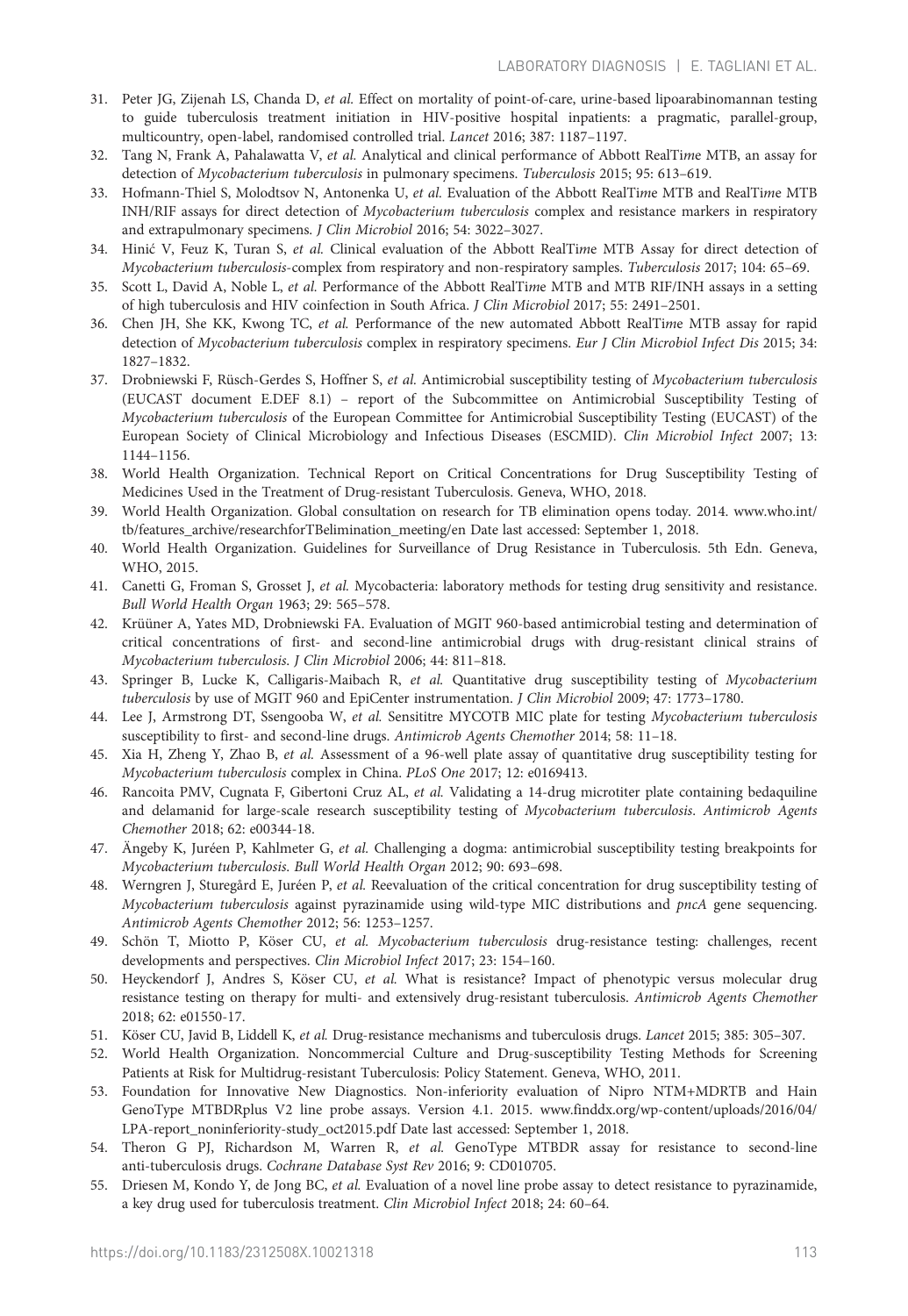- <span id="page-15-0"></span>56. Willby MJ, Wijkander M, Havumaki J, et al. Detection of Mycobacterium tuberculosis pncA mutations by the Nipro Genoscholar PZATB II assay compared to conventional sequencing. Antimicrob Agents Chemother 2018; 62: e01871-17.
- 57. Rufai SB, Kumar P, Singh A, et al. Comparison of Xpert MTB/RIF with line probe assay for detection of rifampin-monoresistant Mycobacterium tuberculosis. J Clin Microbiol 2014; 52: 1846–1852.
- 58. Zetola NM, Shin SS, Tumedi KA, et al. Mixed Mycobacterium tuberculosis complex infections and false-negative results for rifampin resistance by GeneXpert MTB/RIF are associated with poor clinical outcomes. J Clin Microbiol 2014; 52: 2422–2429.
- 59. Blakemore R, Story E, Helb D, et al. Evaluation of the analytical performance of the Xpert MTB/RIF assay. J Clin Microbiol 2010; 48: 2495–2501.
- 60. Köser CU, Comas I, Feuerriegel S, et al. Genetic diversity within Mycobacterium tuberculosis complex impacts on the accuracy of genotypic pyrazinamide drug-susceptibility assay. Tuberculosis 2014; 94: 451–453.
- 61. Williamson DA, Basu I, Bower J, et al. An evaluation of the Xpert MTB/RIF assay and detection of false-positive rifampicin resistance in Mycobacterium tuberculosis. Diagn Microbiol Infect Dis 2012; 74: 207–209.
- 62. Sanchez JA, Pierce KE, Rice JE, et al. Linear-after-the-exponential (LATE)-PCR: an advanced method of asymmetric PCR and its uses in quantitative real-time analysis. Proc Natl Acad Sci USA 2004; 101: 1933–1938.
- 63. Rice LM, Reis AH, Wangh LJ. Virtual Barcoding using LATE-PCR and Lights-On/Lights-Off probes: identification of nematode species in a closed-tube reaction. Mitochondrial DNA A DNA Mapp Seq Anal 2016; 27: 1358–1363.
- 64. Hillemann D, Haasis C, Andres S, et al. Validation of the FluoroType MTBDR assay for detection of rifampin and isoniazid resistance in Mycobacterium tuberculosis complex isolates. J Clin Microbiol 2018; 56: e00072-18.
- 65. de Vos M, Derendinger B, Dolby T, et al. Diagnostic accuracy and utility of FluoroType MTBDR, a new molecular assay for multidrug-resistant tuberculosis. J Clin Microbiol 2018; 56: e00531-18.
- 66. UNITAID, World Health Organization. Tuberculosis diagnostic technology landscape. 5th Edn. 2017. <https://unitaid.eu/assets/2017-Unitaid-TB-Diagnostics-Technology-Landscape.pdf> Date last accessed: September 1, 2018.
- 67. Stefan Z, Alexander D, Patrick M, et al. Pre-validation of the BD MAX MDR-TB assay for the rapid detection of MTBc DNA and mutations associated with rifampin and isoniazid resistance. 2018. [www.escmid.org/escmid\\_](https://www.escmid.org/escmid_publications/escmid_elibrary/material/?mid=61376) [publications/escmid\\_elibrary/material/?mid=61376](https://www.escmid.org/escmid_publications/escmid_elibrary/material/?mid=61376) Date last accessed: September 1, 2018.
- 68. Papaventsis D, Casali N, Kontsevaya I, et al. Whole genome sequencing of Mycobacterium tuberculosis for detection of drug resistance: a systematic review. Clin Microbiol Infect 2017; 23: 61–68.
- 69. Walker TM, Merker M, Kohl TA, et al. Whole genome sequencing for M/XDR tuberculosis surveillance and for resistance testing. Clin Microbiol Infect 2017; 23: 161–166.
- 70. Satta G, Lipman M, Smith GP, et al. Mycobacterium tuberculosis and whole-genome sequencing: how close are we to unleashing its full potential? Clin Microbiol Infect 2018; 24: 604–609.
- 71. Walker TM, Kohl TA, Omar SV, et al. Whole-genome sequencing for prediction of Mycobacterium tuberculosis drug susceptibility and resistance: a retrospective cohort study. Lancet Infect Dis 2015; 15: 1193–1202.
- 72. Pankhurst LJ, Del Ojo Elias C, Votintseva AA, et al. Rapid, comprehensive, and affordable mycobacterial diagnosis with whole-genome sequencing: a prospective study. Lancet Respir Med 2016; 4: 49–58.
- 73. Witney AA, Gould KA, Arnold A, et al. Clinical application of whole-genome sequencing to inform treatment for multidrug-resistant tuberculosis cases. J Clin Microbiol 2015; 53: 1473–1483.
- 74. Kwong JC, McCallum N, Sintchenko V, et al. Whole genome sequencing in clinical and public health microbiology. Pathology 2015; 47: 199–210.
- 75. Satta G, Atzeni A, McHugh TD. Mycobacterium tuberculosis and whole genome sequencing: a practical guide and online tools available for the clinical microbiologist. Clin Microbiol Infect 2017; 23: 69–72.
- 76. Votintseva AA, Pankhurst LJ, Anson LW, et al. Mycobacterial DNA extraction for whole-genome sequencing from early positive liquid (MGIT) cultures. J Clin Microbiol 2015; 53: 1137–1143.
- 77. Dookie N, Rambaran S, Padayatchi N, et al. Evolution of drug resistance in Mycobacterium tuberculosis: a review on the molecular determinants of resistance and implications for personalized care. J Antimicrob Chemother 2018; 73: 1138–1151.
- 78. Coll F, McNerney R, Preston MD, et al. Rapid determination of anti-tuberculosis drug resistance from whole-genome sequences. Genome Med 2015; 7: 51.
- 79. Feuerriegel S, Schleusener V, Beckert P, et al. PhyResSE: a web tool delineating Mycobacterium tuberculosis antibiotic resistance and lineage from whole-genome sequencing data. J Clin Microbiol 2015; 53: 1908–1914.
- 80. Schleusener V, Köser CU, Beckert P, et al. Mycobacterium tuberculosis resistance prediction and lineage classification from genome sequencing: comparison of automated analysis tools. Sci Rep 2017; 7: 46327.
- 81. Bradley P, Gordon NC, Walker TM, et al. Rapid antibiotic-resistance predictions from genome sequence data for Staphylococcus aureus and Mycobacterium tuberculosis. Nat Commun 2015; 6: 10063.
- 82. Miotto P, Tessema B, Tagliani E, et al. A standardised method for interpreting the association between mutations and phenotypic drug resistance in Mycobacterium tuberculosis. Eur Respir J 2017; 50: 1701354.
- 83. Cabibbe AM, Trovato A, De Filippo MR, et al. Countrywide implementation of whole genome sequencing: an opportunity to improve tuberculosis management, surveillance and contact tracing in low incidence countries. Eur Respir J 2018; 51: 1800387.